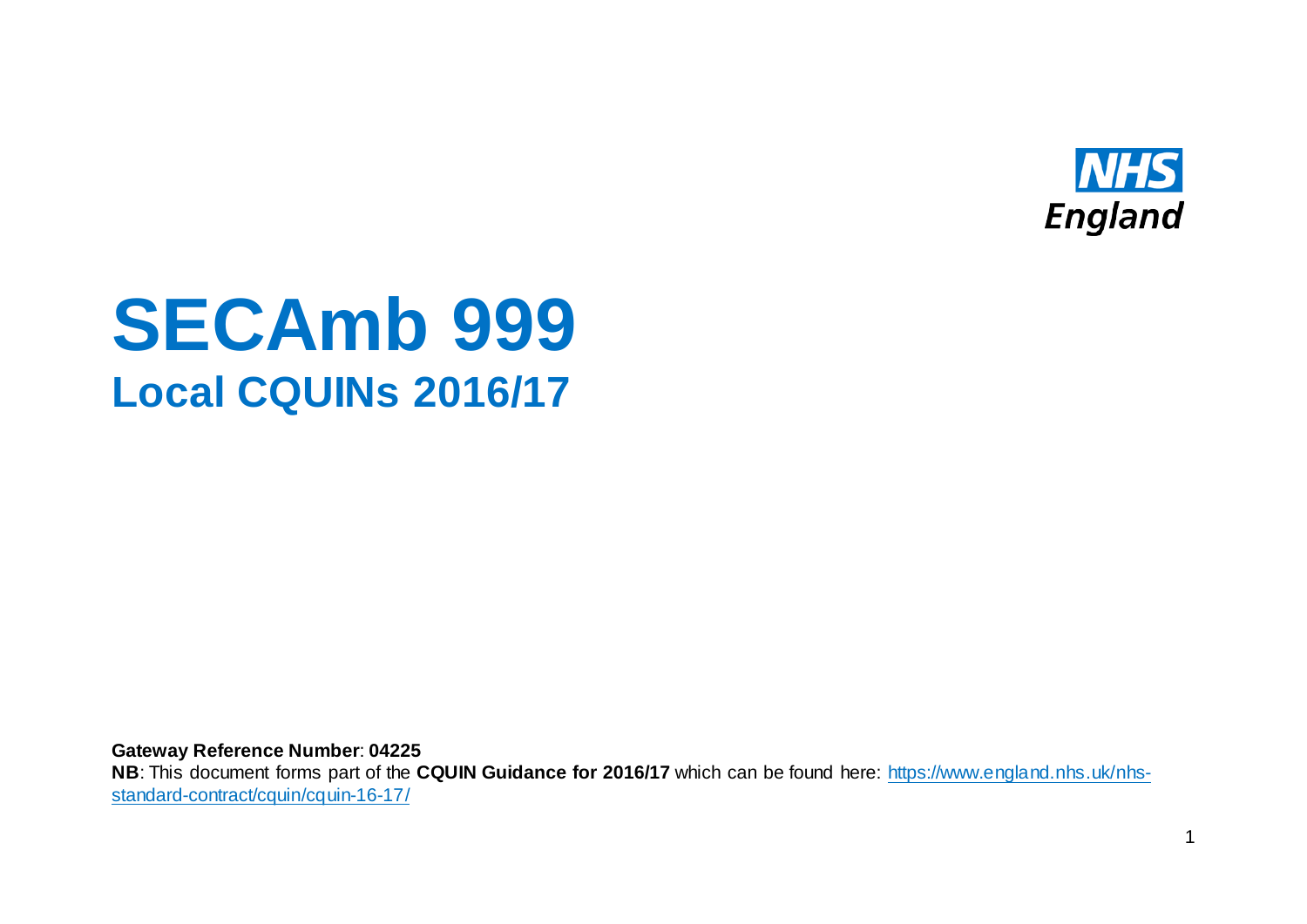| NHS England INFORMATION READER BOX           |                                                                                                                                                                                                               |                                                                                                                                                                                                                                                                                                             |
|----------------------------------------------|---------------------------------------------------------------------------------------------------------------------------------------------------------------------------------------------------------------|-------------------------------------------------------------------------------------------------------------------------------------------------------------------------------------------------------------------------------------------------------------------------------------------------------------|
| <b>Directorate</b>                           |                                                                                                                                                                                                               |                                                                                                                                                                                                                                                                                                             |
| Medical                                      | <b>Commissioning Operations</b>                                                                                                                                                                               | Patients and Information                                                                                                                                                                                                                                                                                    |
| Nursing                                      | Trans. & Corp. Ops.                                                                                                                                                                                           | <b>Commissioning Strategy</b>                                                                                                                                                                                                                                                                               |
| Finance                                      |                                                                                                                                                                                                               |                                                                                                                                                                                                                                                                                                             |
|                                              |                                                                                                                                                                                                               |                                                                                                                                                                                                                                                                                                             |
| <b>Publications Gateway Reference:</b>       |                                                                                                                                                                                                               | 04225                                                                                                                                                                                                                                                                                                       |
| <b>Document Purpose</b>                      | Guidance                                                                                                                                                                                                      |                                                                                                                                                                                                                                                                                                             |
| <b>Document Name</b>                         | Guidance Technical Annex for 2016/17                                                                                                                                                                          | NHS England: Commissioning for Quality and Innovation (CQUIN) -                                                                                                                                                                                                                                             |
| Author                                       | NHS England - Commissioning Strategy Directorate                                                                                                                                                              |                                                                                                                                                                                                                                                                                                             |
| <b>Publication Date</b>                      | 09 March 2016                                                                                                                                                                                                 |                                                                                                                                                                                                                                                                                                             |
| <b>Target Audience</b>                       | CCG Clinical Leaders, CCG Accountable Officers                                                                                                                                                                |                                                                                                                                                                                                                                                                                                             |
| <b>Additional Circulation</b><br>List        |                                                                                                                                                                                                               |                                                                                                                                                                                                                                                                                                             |
| <b>Description</b>                           | This quidance sets out the Commissioning for Quality and Innovation<br>(CQUIN) scheme for 2016/17, to be offered by NHS commissioners to<br>providers of healthcare services under the NHS Standard Contract. |                                                                                                                                                                                                                                                                                                             |
| <b>Cross Reference</b>                       | Guidance for 2016/17                                                                                                                                                                                          | NHS England: Commissioning for Quality and Innovation (CQUIN) -                                                                                                                                                                                                                                             |
| <b>Superseded Docs</b><br>(if applicable)    | NHS England: Commissioning for Quality and Innovation (CQUIN) -<br>Guidance for 2015/16                                                                                                                       |                                                                                                                                                                                                                                                                                                             |
| <b>Action Required</b>                       | To be actioned locally                                                                                                                                                                                        |                                                                                                                                                                                                                                                                                                             |
| <b>Timing / Deadlines</b><br>(if applicable) | Refer to guidance                                                                                                                                                                                             |                                                                                                                                                                                                                                                                                                             |
| <b>Contact Details for</b>                   | e.cquin@nhs.net                                                                                                                                                                                               |                                                                                                                                                                                                                                                                                                             |
| further information                          | Contracting and Incentives                                                                                                                                                                                    |                                                                                                                                                                                                                                                                                                             |
|                                              | Quarry House                                                                                                                                                                                                  |                                                                                                                                                                                                                                                                                                             |
|                                              | Leeds                                                                                                                                                                                                         |                                                                                                                                                                                                                                                                                                             |
|                                              | LS2 7UE                                                                                                                                                                                                       |                                                                                                                                                                                                                                                                                                             |
| <b>Document Status</b>                       |                                                                                                                                                                                                               |                                                                                                                                                                                                                                                                                                             |
| always be accessed from the intranet.        |                                                                                                                                                                                                               | This is a controlled document. Whilst this document may be printed, the electronic version posted on<br>the intranet is the controlled copy. Any printed copies of this document are not controlled. As a<br>controlled document, this document should not be saved onto local or network drives but should |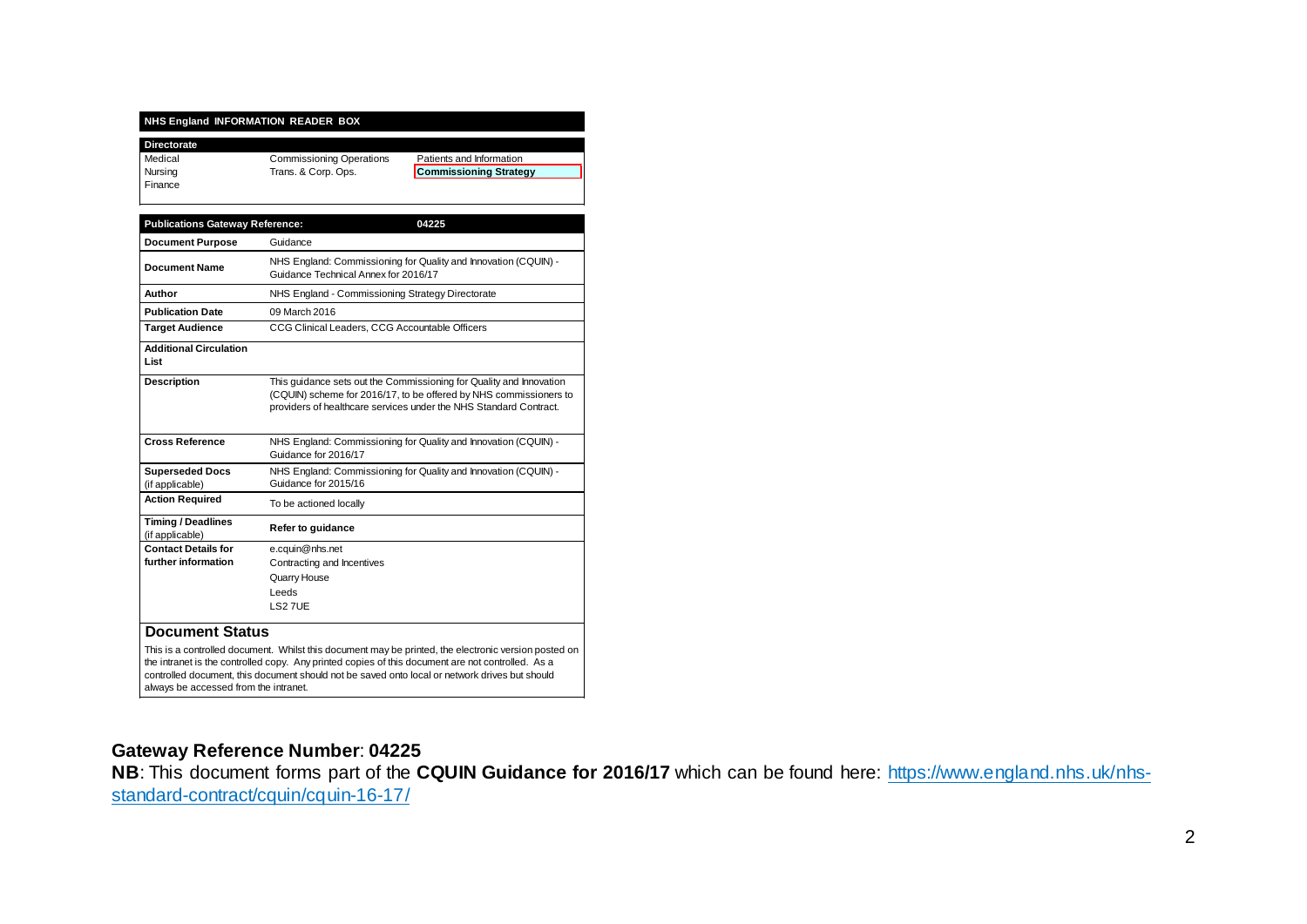#### **Urgent and Emergency Care: Local CQUIN Templates 2016/17**

Version number: 1.0

First published: March 2016

Prepared by: The Incentives Team, Commissioning Strategy

Classification: OFFICIAL

**Gateway Reference Number**: **04225**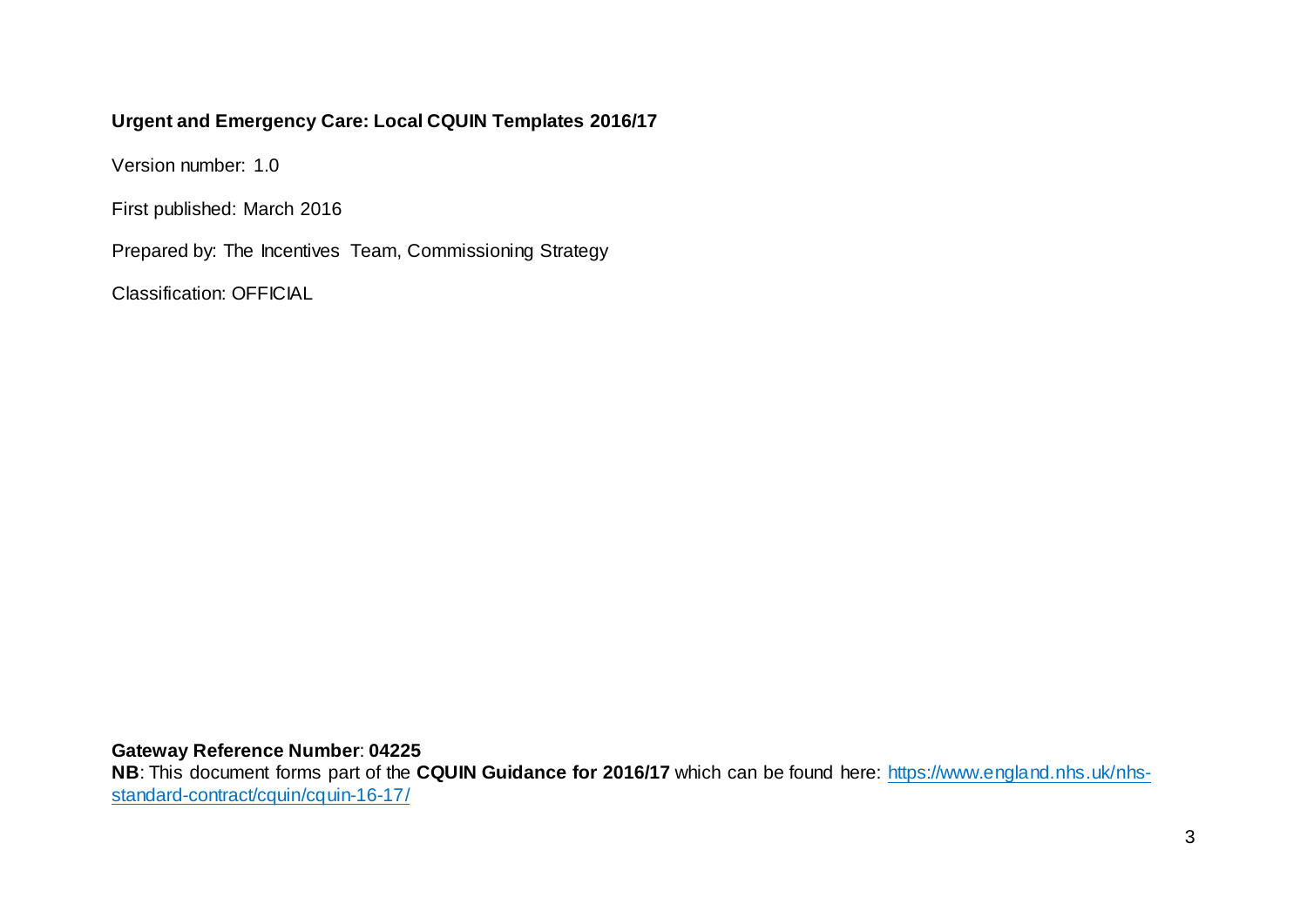## **Contents**

UEC Local Indicator - 999 call resulting in transportation to A&E

Recovery Plan Local Indicator

## **999 calls resulting in transportation to A&E**

## **Background and context**

Governance: the scheme needs to be signed off by all three county quality leads and commissioners prior to implementation. The work required of SECAmb towards that agreement will be a primary focus of its inputs in Quarter 1. Monitoring of this CQUIN scheme will take place quarterly at the Contract Review meetings.

Learnings from the 2015/16 conveyance reduction CQUIN to be applied as appropriate.

Commissioners aim not to specify how SECAmb should achieve the objectives of this CQUIN scheme. However, commissioners do seek to co-produce a comprehensive delivery plan developed around reduction in conveyances that highlights not only what SECAmb can do but also what support they need from local communities to do it. Accordingly, it is expected that SECAmb Operational Unit Managers (or their nominated representatives) will attend locality meetings and work with locality communities to optimise opportunities for:

#### **Gateway Reference Number**: **04225**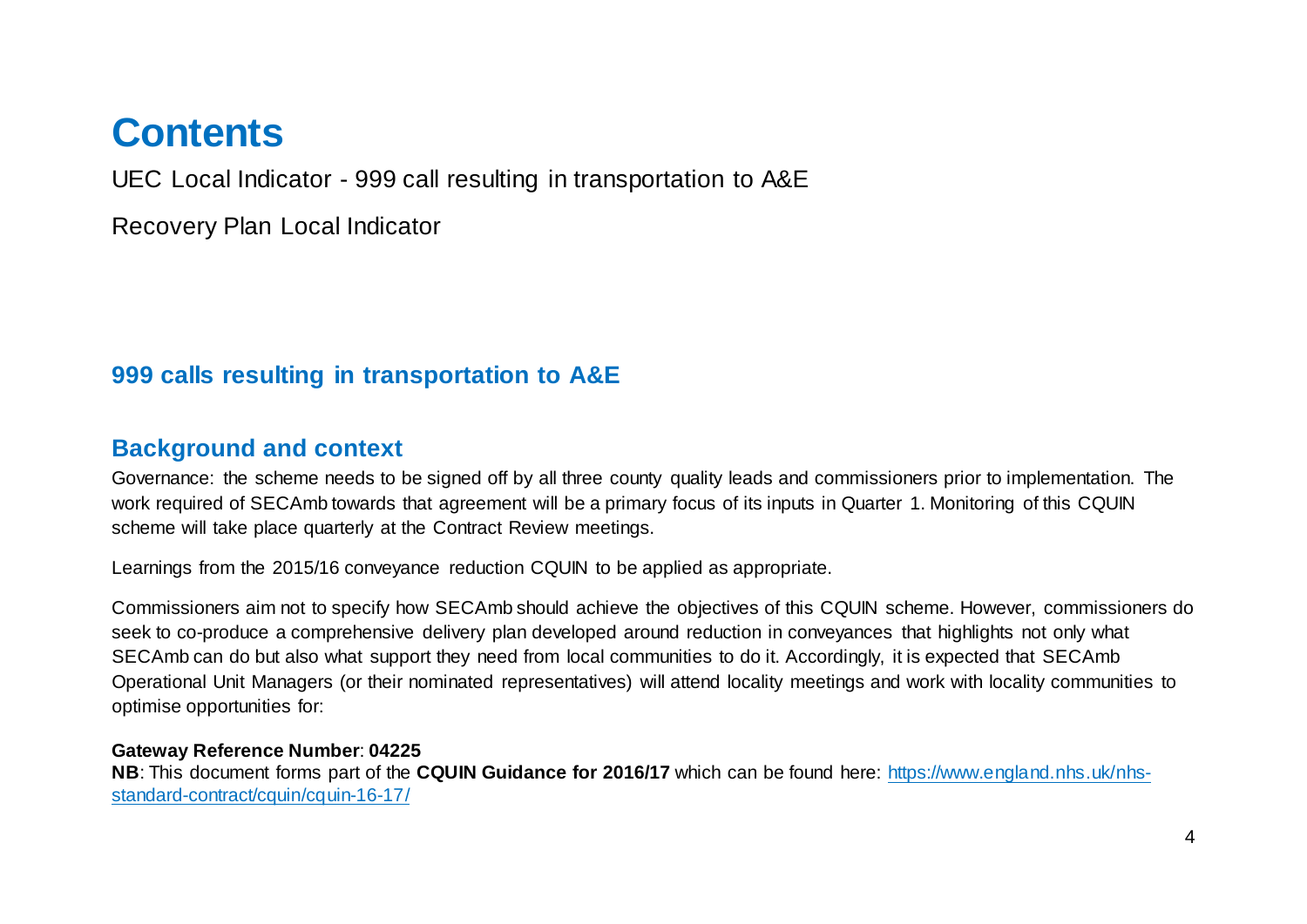- working as part of a virtual, multi-disciplinary team, providing data and developing care plans to enable delivery of more integrated, 'whole system' support for high risk patients and frequent service users; including agreement for SECAmb to share data on their frequent users, agree to meet regularly with locality teams to see what the problems are and possible interventions, and measure (where measurable) what has worked and what hasn't and improve on it
- increasing conveyance to alternative destinations for example MIUs, UCCs, WICs where appropriate; and
- developing local pathways to enable further growth in See and Treat as appropriate e.g. falls pathways.
- sharing local information and agreeing pathways with their local communities, building relationships with their communities of practice

Work at OU/locality level will be key, as success in each area may necessitate different solutions.

|                                                                 | Indicator                                                                                                                                                                                                                                                                                                                                                                                                                                          |
|-----------------------------------------------------------------|----------------------------------------------------------------------------------------------------------------------------------------------------------------------------------------------------------------------------------------------------------------------------------------------------------------------------------------------------------------------------------------------------------------------------------------------------|
| Indicator name                                                  | A reduction in the Managed Conveyance Rate, at contract (county) level.                                                                                                                                                                                                                                                                                                                                                                            |
| <b>Indicator weighting</b><br>(% of CQUIN scheme)<br>available) | 1.0%                                                                                                                                                                                                                                                                                                                                                                                                                                               |
| <b>Description of indicator</b>                                 | Reduction in Managed Conveyance rate at county level, including actions to address increasing Hear<br>and Treat, See and Treat, and conveyance to alternative destinations. Key elements to this CQUIN<br>will be the local Operating Units working closely with commissioner localities, with the emphasis of the<br>supporting schemes to be focussing on increase see and treat, hear and treat, and conveyance to<br>alternative destinations. |
| <b>Numerator</b>                                                | Three separate calculations will be reported quarterly (one each for Kent & Medway, Surrey and<br>Sussex).                                                                                                                                                                                                                                                                                                                                         |

**Gateway Reference Number**: **04225**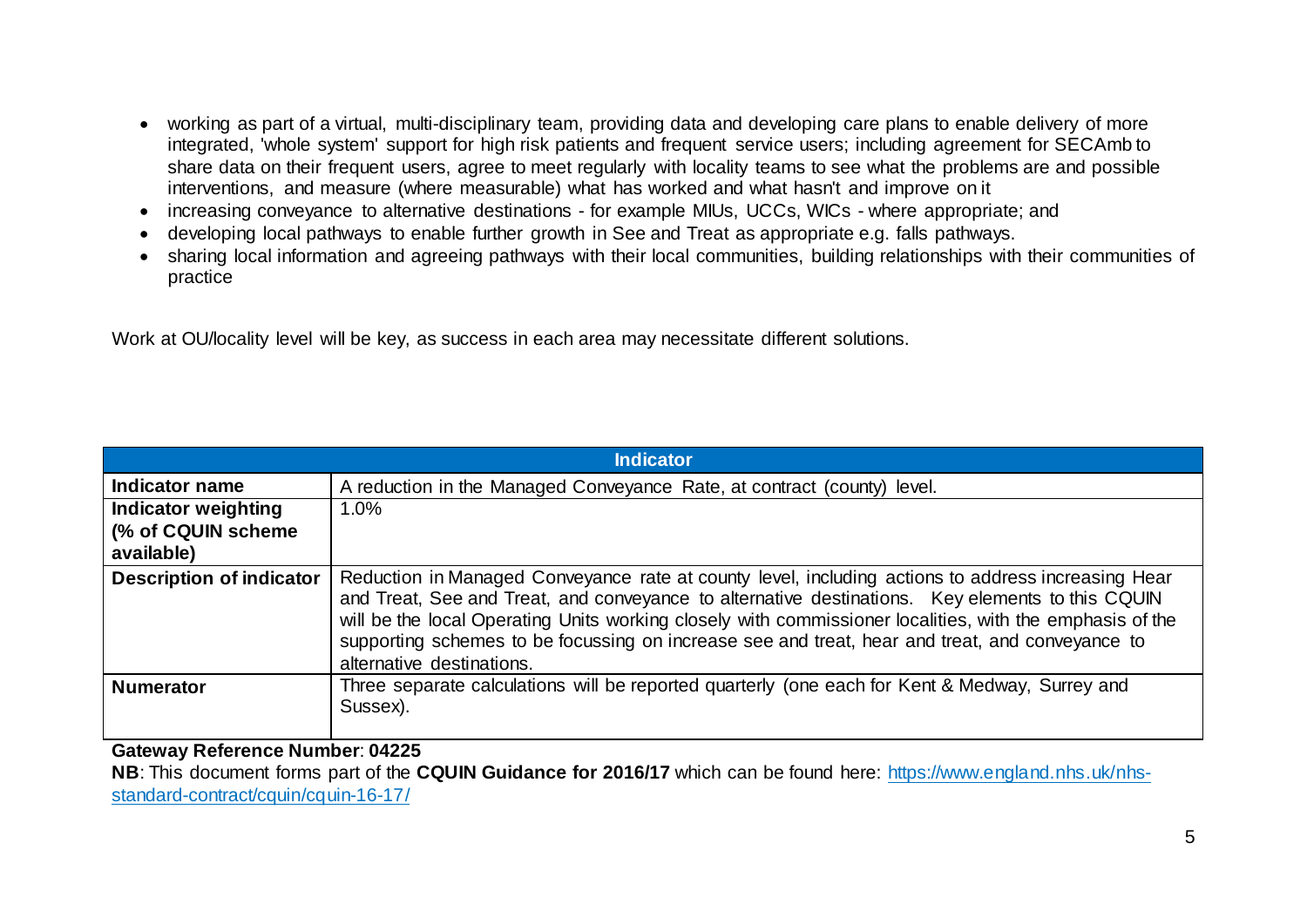|                                | <b>Indicator</b>                                                                                                                                                                                                                                                                                                                                                                                                                                                                                                                                                                                                                                                                                                                                                                                                                                                                                                                                                                                                                                                                                                                                                                                                                                                                                                                                                                                                                                                                                                                                                                                                                                                                                                                                                                                                                                                                                                                                                                                                                                                                                                                                                                                                                            |
|--------------------------------|---------------------------------------------------------------------------------------------------------------------------------------------------------------------------------------------------------------------------------------------------------------------------------------------------------------------------------------------------------------------------------------------------------------------------------------------------------------------------------------------------------------------------------------------------------------------------------------------------------------------------------------------------------------------------------------------------------------------------------------------------------------------------------------------------------------------------------------------------------------------------------------------------------------------------------------------------------------------------------------------------------------------------------------------------------------------------------------------------------------------------------------------------------------------------------------------------------------------------------------------------------------------------------------------------------------------------------------------------------------------------------------------------------------------------------------------------------------------------------------------------------------------------------------------------------------------------------------------------------------------------------------------------------------------------------------------------------------------------------------------------------------------------------------------------------------------------------------------------------------------------------------------------------------------------------------------------------------------------------------------------------------------------------------------------------------------------------------------------------------------------------------------------------------------------------------------------------------------------------------------|
|                                | Numerator: See & Convey 999                                                                                                                                                                                                                                                                                                                                                                                                                                                                                                                                                                                                                                                                                                                                                                                                                                                                                                                                                                                                                                                                                                                                                                                                                                                                                                                                                                                                                                                                                                                                                                                                                                                                                                                                                                                                                                                                                                                                                                                                                                                                                                                                                                                                                 |
| <b>Denominator</b>             | (See & Convey 999 + See & Treat + Hear & Treat)                                                                                                                                                                                                                                                                                                                                                                                                                                                                                                                                                                                                                                                                                                                                                                                                                                                                                                                                                                                                                                                                                                                                                                                                                                                                                                                                                                                                                                                                                                                                                                                                                                                                                                                                                                                                                                                                                                                                                                                                                                                                                                                                                                                             |
| <b>Rationale for inclusion</b> | The first stage report of Professor Sir Bruce Keogh's review of Urgent and Emergency Care (the<br>"Review") described the untapped potential of English ambulance services, and the need to expedite<br>the ongoing transformation of these services from a transport to a treatment role. As a result of these<br>changes the ambulance service will become a community-based provider of mobile urgent and<br>emergency healthcare, fully integrated within Urgent and Emergency Care Networks. This indicator<br>incentivises managing care closer to home and a reduction in the rate of ambulance 999 calls that<br>result in conveyance to A&E. At present the majority of patients who dial 999 are attended by an<br>ambulance clinician. Many of these are then transported to an A&E Department despite the fact that<br>this may not be the best place to meet the patient's needs.<br>It is proposed that a number of pathways are used as an alternative to the current default conveyance<br>to Accident and Emergency (A&E). Commissioners should utilise Urgent Care Centres, staffed by a<br>multi-disciplinary team, and ensure that these accept patients conveyed to them by ambulance under<br>agreed protocols and care pathways: other alternative care pathways are described later in the<br>document. Other pathways are an alternative to conveyance of any kind, for selected patients<br>contacting the 999 service: these include "hear and treat" and "see and treat".<br>A reduction in the level of this indicator suggests patients with emergency care needs are treated in the<br>right place, with the right facilities and expertise, at the right time.<br>The introduction of enhanced training and protocols for ambulance clinicians, better data sharing across<br>the system, improved clinical support and advice to the ambulance service from a range of healthcare<br>professionals in clinical hubs and/or the provision of alternative care pathways would all be expected to<br>have a positive impact on this indicator. The work from 2015-16 CQUINs and implementation of the<br>improvement opportunities identified will be further developed and rolled out as part of this CQUIN. |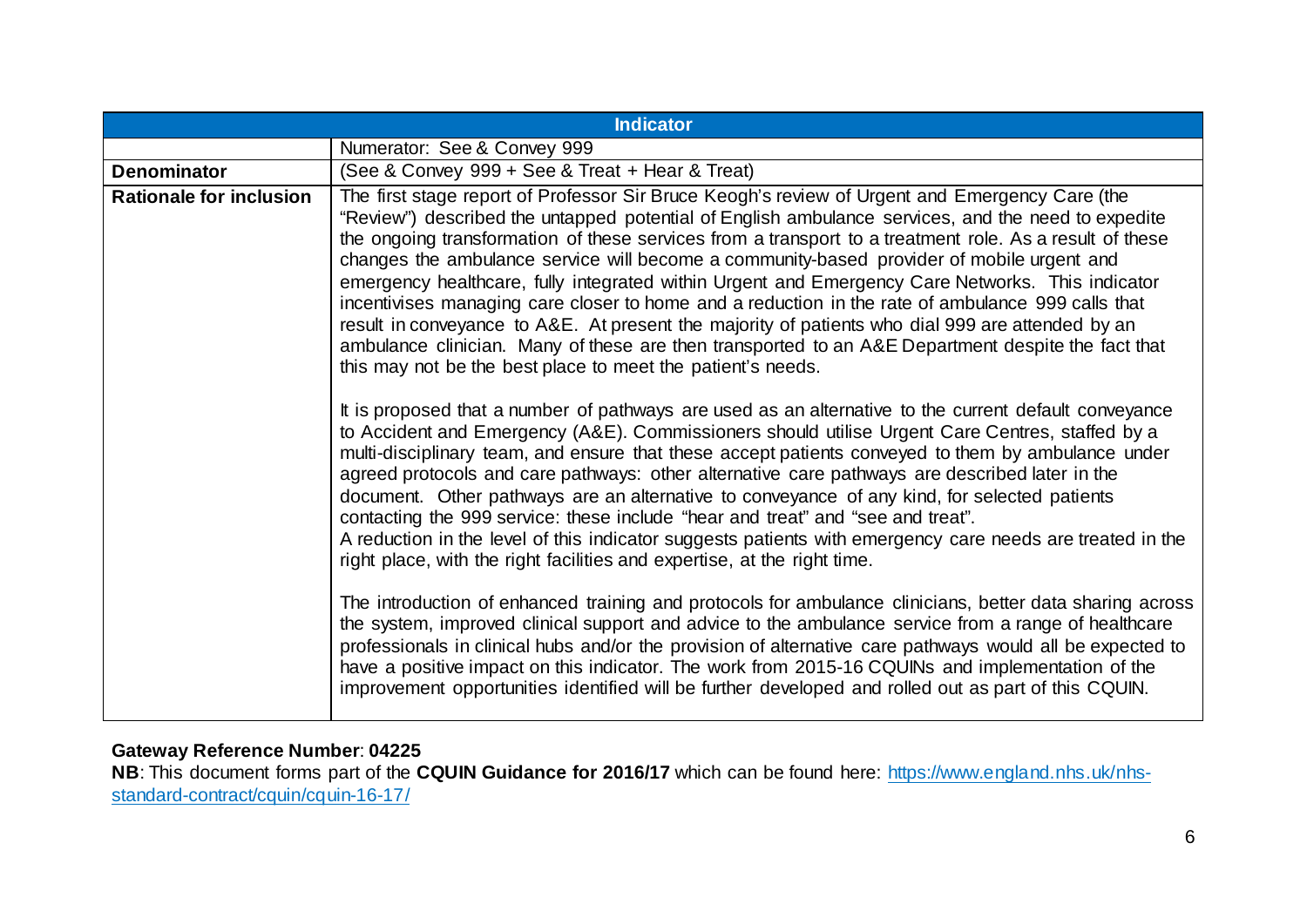| <b>Indicator</b> |                                                                                                                                                                                                                                                                                                                                                                                                                                                                                                                                                                                                                                                              |
|------------------|--------------------------------------------------------------------------------------------------------------------------------------------------------------------------------------------------------------------------------------------------------------------------------------------------------------------------------------------------------------------------------------------------------------------------------------------------------------------------------------------------------------------------------------------------------------------------------------------------------------------------------------------------------------|
|                  | Key elements to this CQUIN will be the local SECAmb Operating Units working closely with<br>commissioner localities, with the emphasis of the supporting schemes to be focussing see and treat,<br>hear and treat, and conveyance to alternative destinations.                                                                                                                                                                                                                                                                                                                                                                                               |
|                  | Note: It is recognised that SECAmb's planned work in 2016/17 to better manage the needs of frequent<br>callers and frequent facilities (such nursing & care homes) will improve patient care, but at the same<br>time may work against the achievement of this CQUIN by contributing to an increase in the reported<br>Managed Conveyance Rate, even where the actual number of conveyances has been reduced.                                                                                                                                                                                                                                                |
|                  | For example, this could occur in circumstances where:                                                                                                                                                                                                                                                                                                                                                                                                                                                                                                                                                                                                        |
|                  | • A cohort of Frequent Callers makes a large number of calls to 999 during the first reporting<br>period (e.g. 100 calls)<br>Most of these calls relate to low-acuity issues, and are resolved with (for example) 60 Hear &<br>Treat incidents, 30 See & Treat incidents, and 10 See & Convey 999 incidents<br>Following intervention and a successful care plan being implemented in partnership with the<br>wider healthcare system, their call profile changes dramatically<br>In the next reporting period, that group calls 999 just 20 times, with 5 incidents resolved through<br>Hear & Treat, 6 through See & Treat, and 9 through See & Convey 999 |
|                  | Because the patients' needs are better met, they call 999 less frequently. However, they still experience<br>acute episodes requiring ambulance attendance and some hospital treatment.                                                                                                                                                                                                                                                                                                                                                                                                                                                                      |
|                  | Though this intervention has been successful in meeting patient needs, it will adversely affect the MCR<br>calculation, as the reduction in 999 activity associated with this cohort affects the numerator of the MCR<br>calculation much more than the denominator.                                                                                                                                                                                                                                                                                                                                                                                         |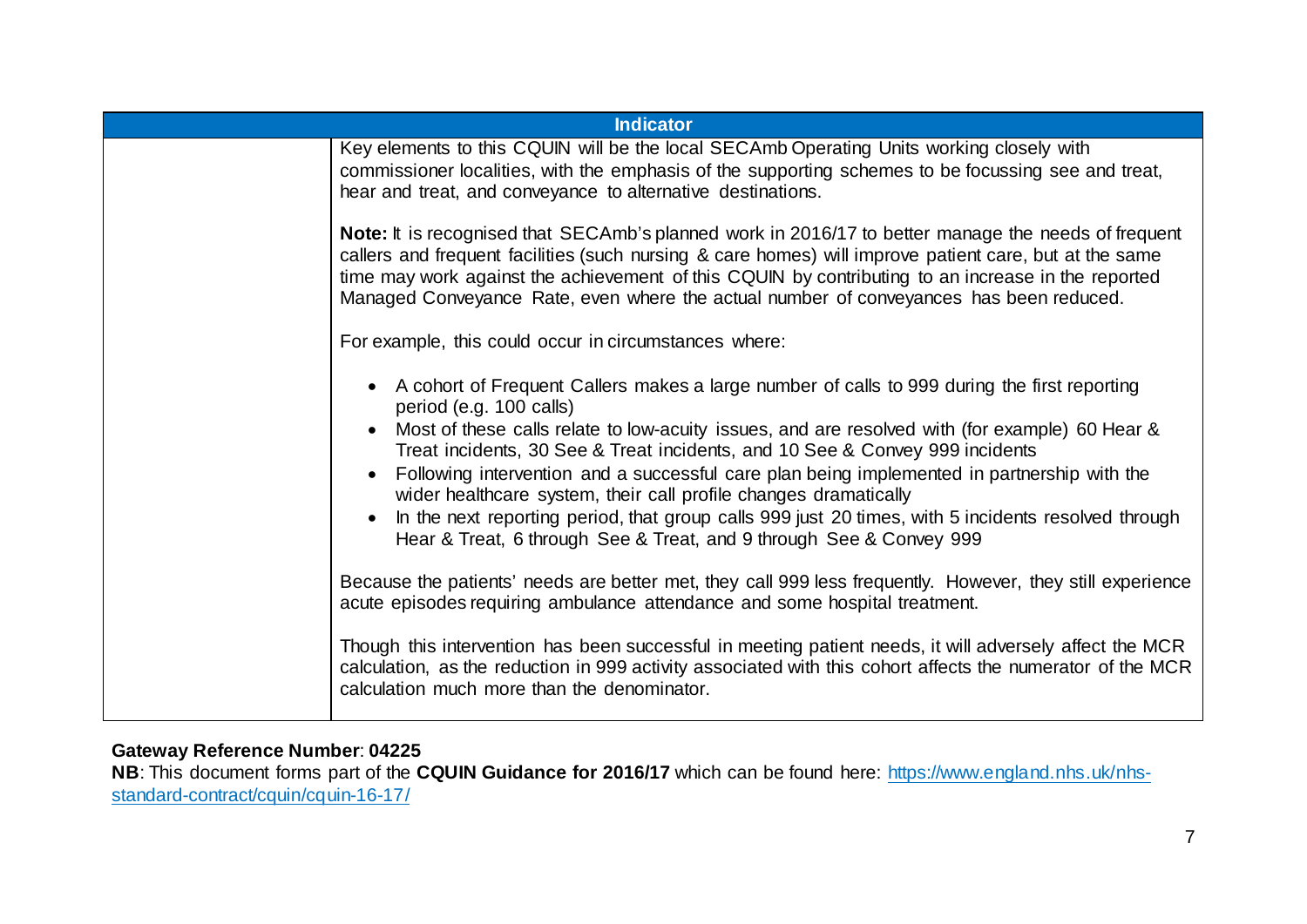| <b>Indicator</b>                                                     |                                                                                                                                                                                                                                                                               |                  |                         |
|----------------------------------------------------------------------|-------------------------------------------------------------------------------------------------------------------------------------------------------------------------------------------------------------------------------------------------------------------------------|------------------|-------------------------|
|                                                                      | Whilst the Frequent Caller work stream is at an early stage, it is not yet possible to predict the level of<br>impact it will have (though this can be measured through the FC dashboard which is in development).                                                            |                  |                         |
|                                                                      | Where success in managing Frequent Callers leads to a significant reduction in their activity, SECAmb<br>and commissioners agree to jointly review the conveyance calculations to mitigate any adverse impact<br>on the 999 Managed Conveyance Rate calculation this has had. |                  |                         |
| Data source                                                          | <b>SECAmb</b>                                                                                                                                                                                                                                                                 |                  |                         |
| <b>Frequency of data</b><br>collection                               | Monthly                                                                                                                                                                                                                                                                       |                  |                         |
| Organisation<br>responsible for data<br>collection                   | <b>SECAmb</b>                                                                                                                                                                                                                                                                 |                  |                         |
| <b>Frequency of reporting</b><br>to commissioner                     | Quarterly                                                                                                                                                                                                                                                                     |                  |                         |
| <b>Baseline period/date</b>                                          | 2015-16 Managed Conveyance Rate                                                                                                                                                                                                                                               |                  |                         |
| <b>Baseline value</b>                                                | Kent/Medway<br>50.00%                                                                                                                                                                                                                                                         | Surrey<br>50.59% | <b>Sussex</b><br>48.27% |
| <b>Final indicator</b><br>period/date (on which<br>payment is based) | Full year managed conveyance rate - 2016-17                                                                                                                                                                                                                                   |                  |                         |
| <b>Final indicator value</b>                                         | Kent/Medway                                                                                                                                                                                                                                                                   | Surrey           | <b>Sussex</b>           |
| (payment threshold)                                                  | 49.50%                                                                                                                                                                                                                                                                        | 50.09%           | 47.77%                  |
|                                                                      |                                                                                                                                                                                                                                                                               |                  |                         |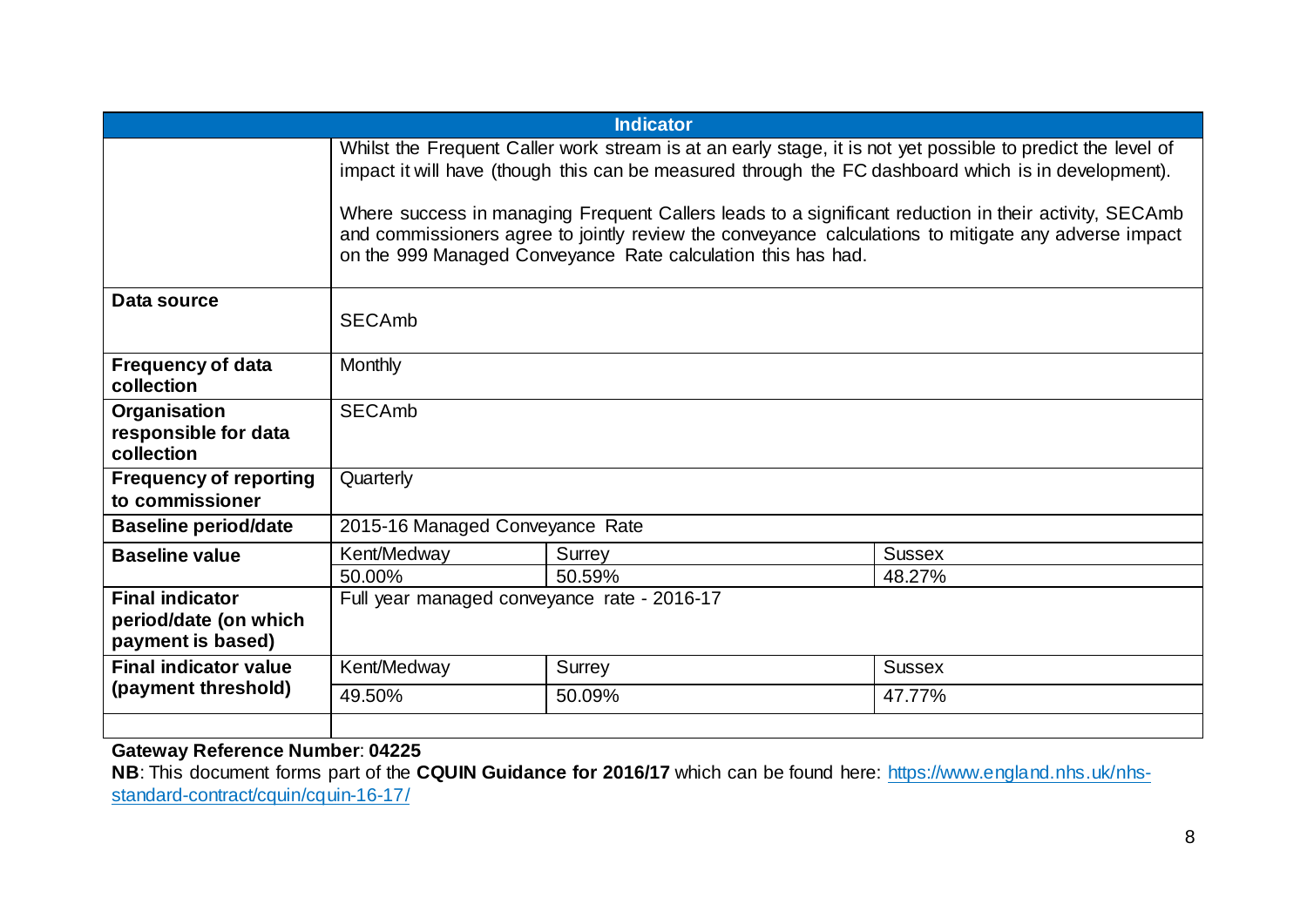|                                          | <b>Indicator</b>                                                                                     |
|------------------------------------------|------------------------------------------------------------------------------------------------------|
| <b>Rules for calculation of</b>          | Rules for Partial Achievement at Final Indicator Period/Date are set out in the spreadsheet embedded |
| payment due at final                     | here.                                                                                                |
| indicator period/date                    |                                                                                                      |
| (including evidence to<br>be supplied to |                                                                                                      |
| commissioner)                            | Conveyance                                                                                           |
|                                          | <b>Reduction CQUIN 201</b>                                                                           |
|                                          |                                                                                                      |
|                                          | NB: the National CQUIN Achievement/Payment sliding scale will be applied.                            |
| <b>Final indicator</b>                   | $28th$ April 2017                                                                                    |
| reporting date                           |                                                                                                      |
| Are there rules for any                  | Yes – see milestone section below, including application of sliding scale for quarterly county level |
| agreed in-year                           | reduction targets.                                                                                   |
| milestones that result                   |                                                                                                      |
| in payment?                              |                                                                                                      |
| Are there any rules for                  | Yes – as set out in the spreadsheet embedded above.                                                  |
| partial achievement of                   |                                                                                                      |
| the indicator at the final               |                                                                                                      |
| indicator period/date?                   |                                                                                                      |
| <b>EXIT Route</b>                        | To be determined locally                                                                             |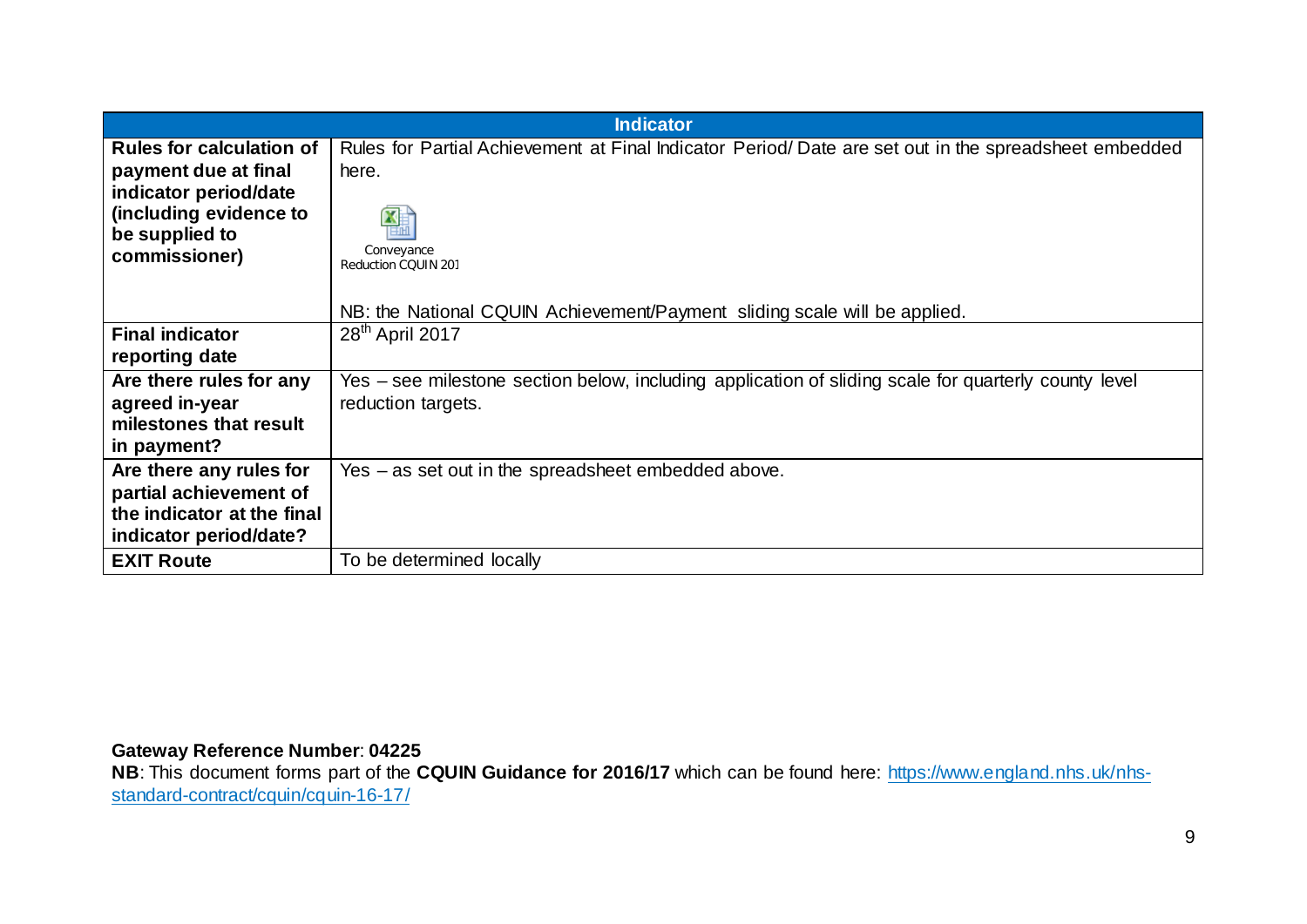## **Milestones**

It is vital that the conveyance reduction scheme is safe, yet challenging, and it is therefore agreed that it may take up to the end of Quarter 1 (30th June 2016) to finalise the details of an appropriate conveyance reduction scheme.

The distribution of the CQUIN achievement weighting across the four Quarters of 2016/17 is proportionate to the expected inputs required of the Provider, reflected in the table below:

| <b>Date/period</b><br>milestone relates to | <b>Rules for achievement of milestones</b><br>(including evidence to be supplied to<br>commissioner)                                                                                                                                                                                                                                                                                                       | Date milestone to<br>be reported | <b>Milestone weighting (% of CQUIN</b><br>scheme available) |
|--------------------------------------------|------------------------------------------------------------------------------------------------------------------------------------------------------------------------------------------------------------------------------------------------------------------------------------------------------------------------------------------------------------------------------------------------------------|----------------------------------|-------------------------------------------------------------|
| <b>Quarter 1</b>                           | Agree audit methodology and sample with<br>commissioners.                                                                                                                                                                                                                                                                                                                                                  | 30 <sup>th</sup> June 2016       | 5%                                                          |
|                                            | Commissioners and provider to meet<br>during Q1 to review the data/calculations,<br>to ensure and agree:<br>- baselines etc. are fairly calculated<br>- increases in activity overall don't preclude<br>achievement<br>- initiatives that benefit patients don't have<br>unintended consequences for these<br>measures<br>- Agree county level reductions targets for<br>$Q2$ and $Q3$ by June $30th$ 2016 | $30th$ June 2016                 | 5%                                                          |
| <b>Quarter 2</b>                           | Provide an action plan to reduce<br>conveyance rate for each of the three<br>areas – Hear and Treat, See and Treat                                                                                                                                                                                                                                                                                         | 31 <sup>st</sup> August 2016     | No weighting, but condition precedent<br>to Q3 achievement  |

#### **Gateway Reference Number**: **04225**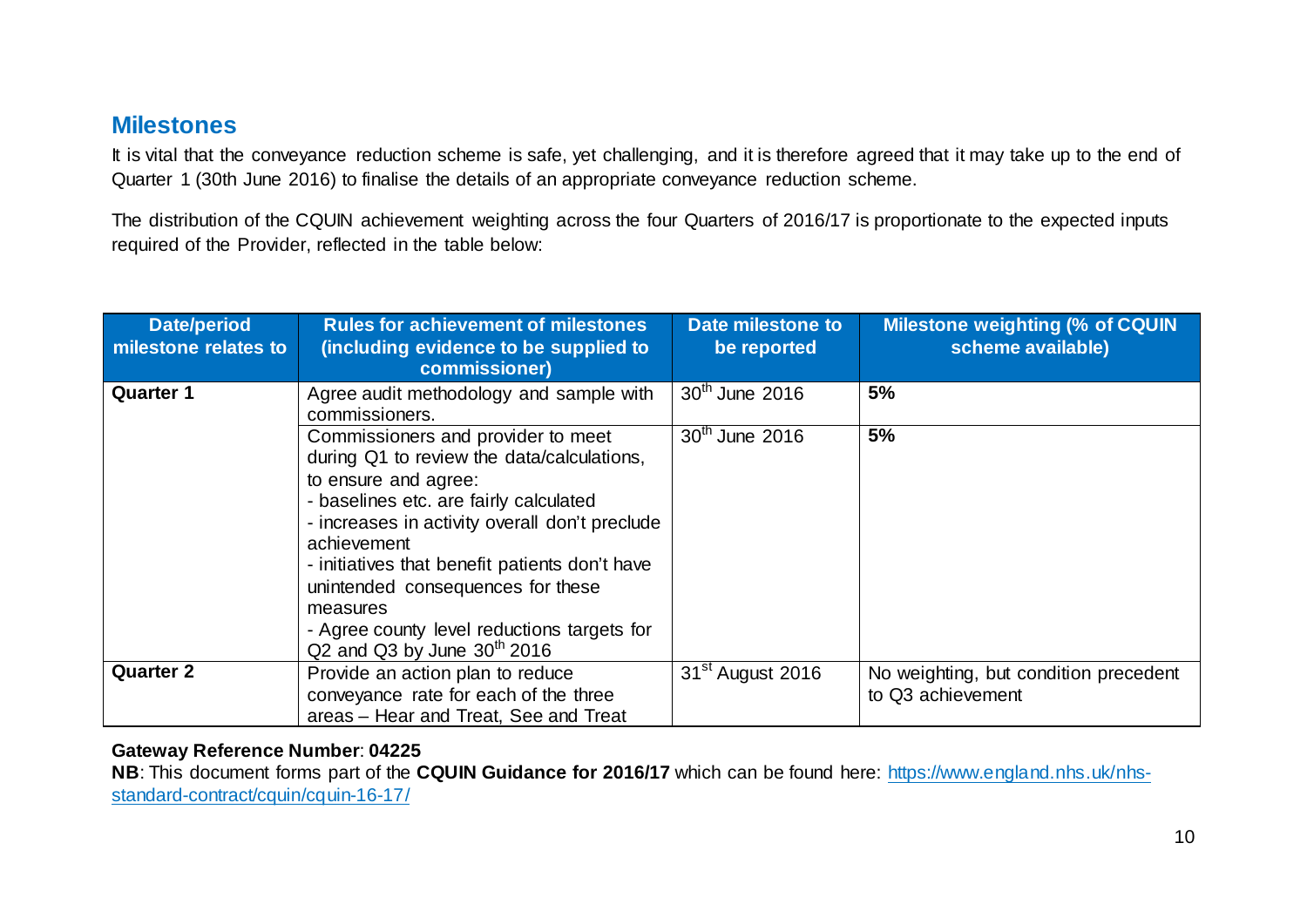| <b>Date/period</b><br>milestone relates to | <b>Rules for achievement of milestones</b><br>(including evidence to be supplied to<br>commissioner)                                                                                                                                                                           | Date milestone to<br>be reported | <b>Milestone weighting (% of CQUIN</b><br>scheme available) |
|--------------------------------------------|--------------------------------------------------------------------------------------------------------------------------------------------------------------------------------------------------------------------------------------------------------------------------------|----------------------------------|-------------------------------------------------------------|
|                                            | (including PAPs), and conveyance to<br>alternative destinations. Action plan and<br>measures of success for each area to be<br>agreed with commissioners by 31 <sup>st</sup> August.<br>Report on progress against action plan in<br>Q2 report (31 <sup>st</sup> October 2016) | 31 <sup>st</sup> October 2016    |                                                             |
|                                            | Achievement of year to date % MCP at<br>county level – (sliding scale applied as<br>below.)<br>Kent = $49.90\%$<br>Surrey $= 50.49\%$<br>Sussex = $48.17%$                                                                                                                     | 31 <sup>st</sup> October 2016    | 20%                                                         |
|                                            | Audit of non-transported patients and<br>clinical review of adverse events to ensure<br>that patients are being treated or<br>transported appropriately.<br>Audit report to include findings,<br>recommendations and an action plan                                            | 31 <sup>st</sup> October 2016    | 5%                                                          |
| <b>Quarter 3</b>                           | Report on progress against action plan for<br>the $3$ areas $-$ S&T, H&T, conveyance to<br>alternative destinations                                                                                                                                                            | 31 <sup>st</sup> Jan 2017        | No weighting, but condition precedent<br>to Q3 achievement  |
|                                            | Achievement of year to date % MCP at<br>county level (sliding scale applied as<br>outlined below.)<br>Kent = $49.70%$<br>Surrey = $50.29%$                                                                                                                                     | 31 <sup>st</sup> Jan 2017        | 35%                                                         |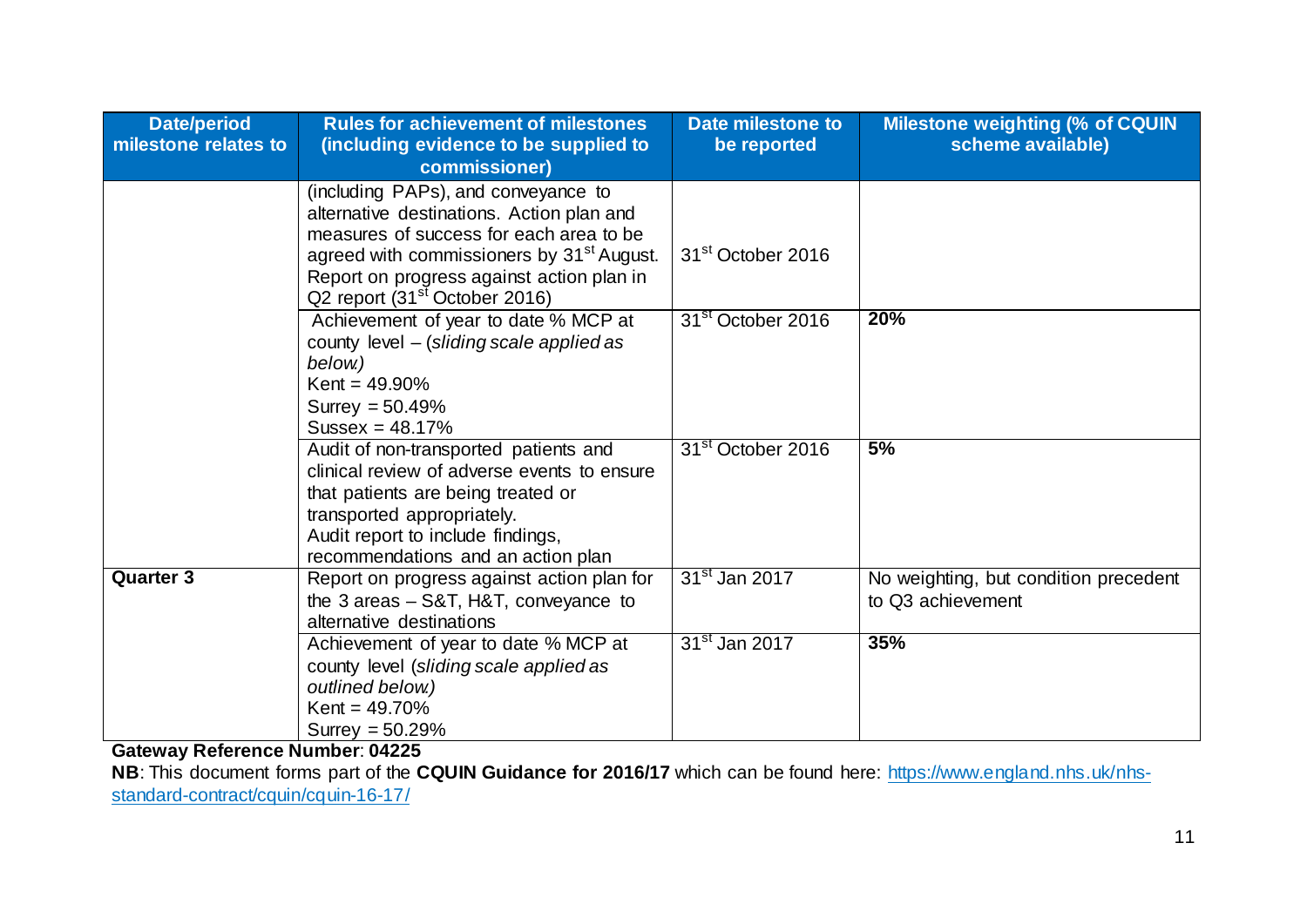| <b>Date/period</b><br>milestone relates to | <b>Rules for achievement of milestones</b><br>(including evidence to be supplied to<br>commissioner)                                                                                                                                                                                              | Date milestone to<br>be reported | <b>Milestone weighting (% of CQUIN</b><br>scheme available) |
|--------------------------------------------|---------------------------------------------------------------------------------------------------------------------------------------------------------------------------------------------------------------------------------------------------------------------------------------------------|----------------------------------|-------------------------------------------------------------|
|                                            | Sussex = $47.97%$                                                                                                                                                                                                                                                                                 |                                  |                                                             |
| <b>Quarter 4</b>                           | Audit of non-transported patients and<br>clinical review of adverse events to ensure<br>that patients are being treated or<br>transported appropriately. Audit report to<br>include an update on actions from Q2<br>audit, as well as findings,<br>recommendations and an updated action<br>plan. | 28 <sup>th</sup> April 2017      | 5%                                                          |
|                                            | Report on progress against action plan for<br>the 3 areas - S&T, H&T, conveyance to<br>alternative destinations                                                                                                                                                                                   | 31 <sup>st</sup> Jan 2017        | No weighting, but condition precedent<br>to Q3 achievement  |
|                                            | Achievement of full year % MCP (sliding<br>scale applied as outlined below.)<br>$Kent = 49.50\%$<br>Surrey = $50.09\%$<br>Sussex = $47.77%$                                                                                                                                                       | 28 <sup>th</sup> April 2017      | 25%                                                         |

## **Rules for Partial Achievement at Final Indicator Period/ Date**

The conveyance reduction targets are set at county level. Each county has a different starting point, and this scheme sets out appropriate, county-specific conveyance reduction targets. SECAmb will agree with each county's commissioners the spread of the reduction over Quarters 2, 3 and 4.

#### **Gateway Reference Number**: **04225**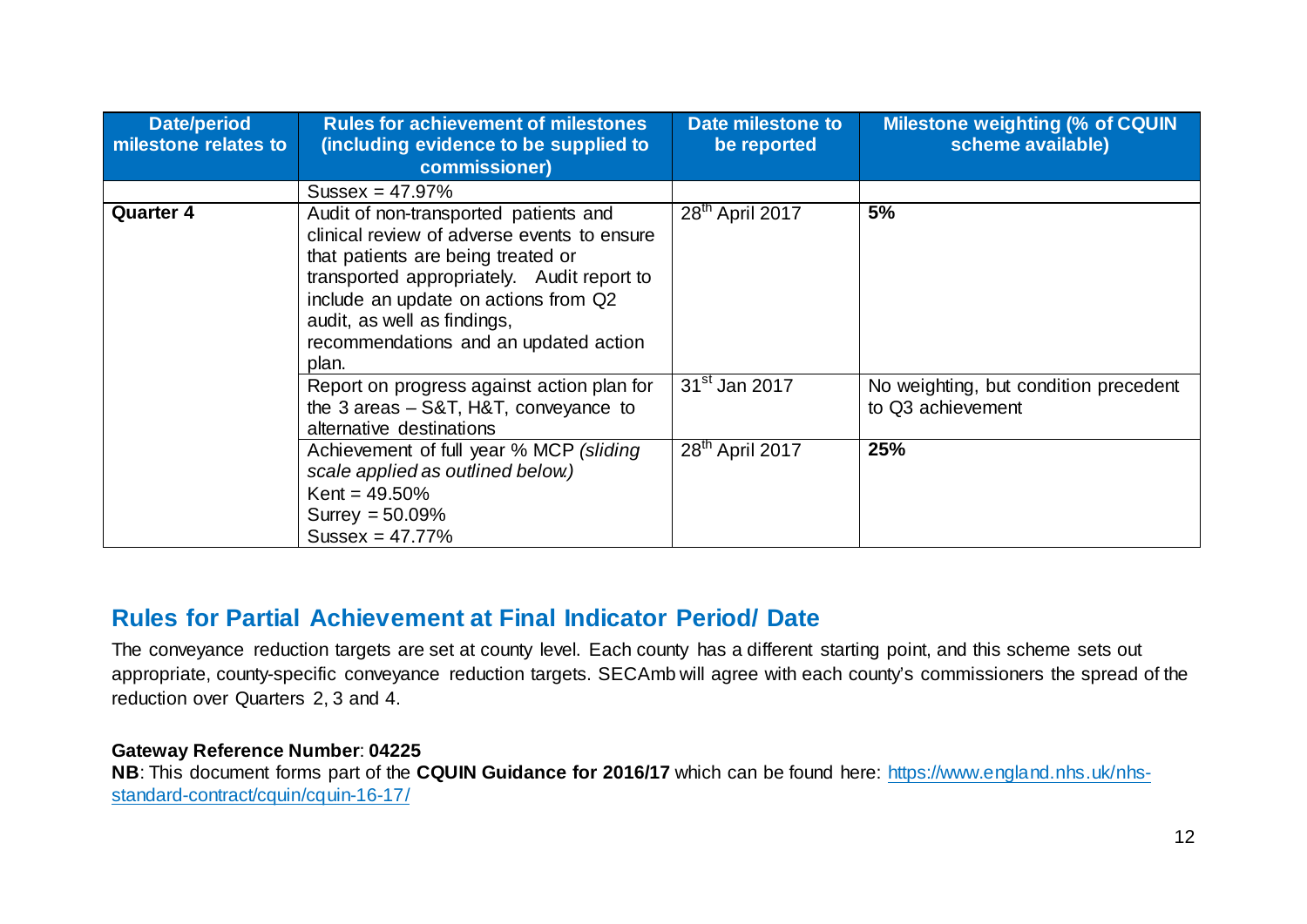Achievement in each of Quarters 2, 3 will be assessed against the agreed reduction target for that county. Over-performance in any quarter can be used to offset under-performance in another quarter.

However, Q4 achievement is based upon full year MCP Reduction, which allows for SECAmb to 'catch up' overall for final payment, even if Q2 or Q3 did not achieve.

The sliding scale below will be applied to any under-performance in any quarter in any county:

| Final indicator value for the partial<br>achievement threshold | % of CQUIN scheme available for meeting final indicator value |
|----------------------------------------------------------------|---------------------------------------------------------------|
| 49.99% or less                                                 | No payment                                                    |
| 50.00% to 69.99%                                               | 25% payment                                                   |
| 70.00% to 79.99%                                               | 50% payment                                                   |
| 80.00% to 89.99%                                               | 75% payment                                                   |
| 90.00% or above                                                | 100% payment                                                  |

#### **Gateway Reference Number**: **04225**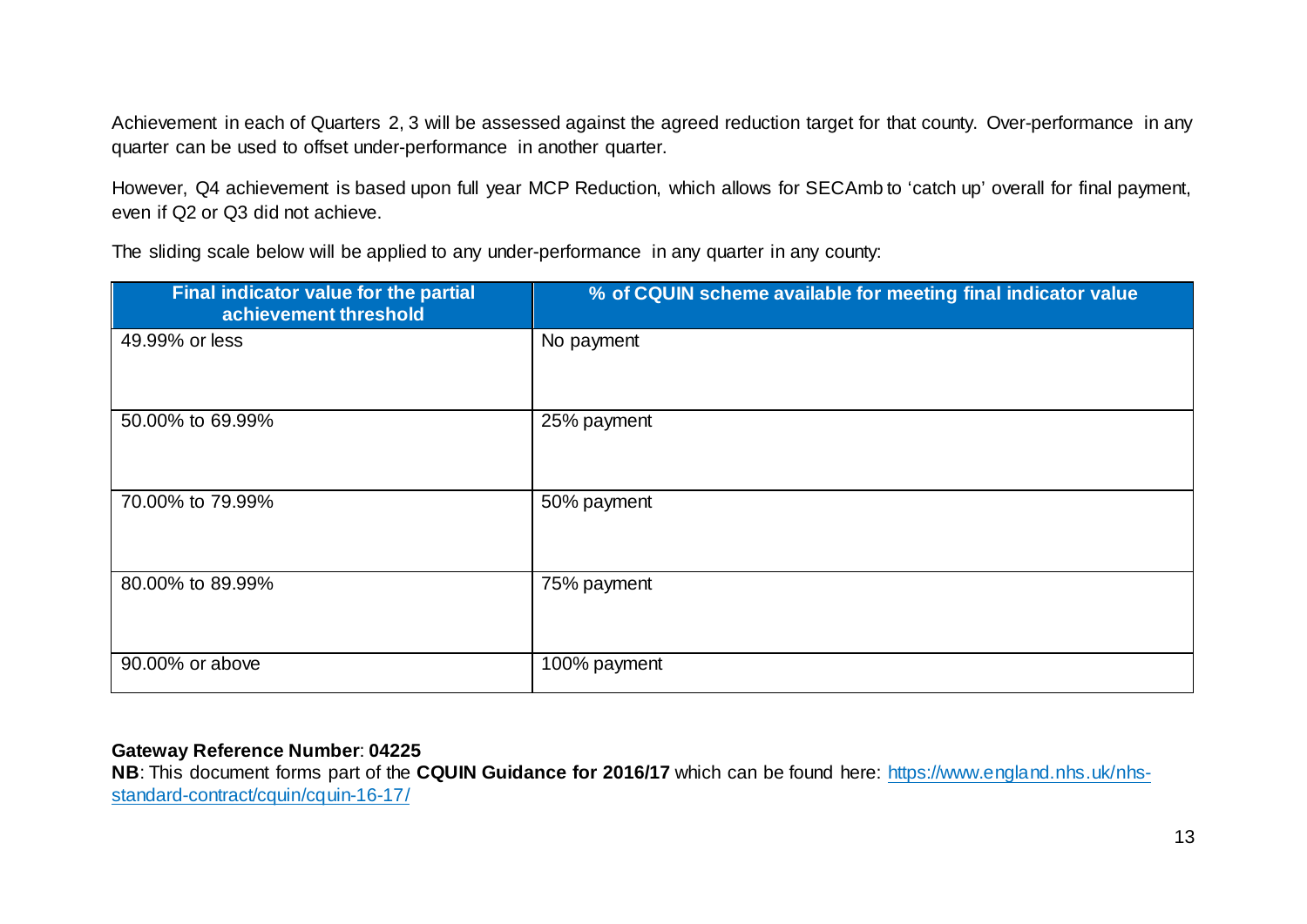## **Supporting Guidance and References**

#### **Interventions and evidence base**

It is clear that the intention is that inappropriate conveyances to A&E should be minimised. This in general means that the lower the measure the better, However it is essential that patients continue to be conveyed or referred to whichever emergency care setting is deemed most clinically appropriate, including type 1 and type 2 A&E departments where these are best suited to the patient's needs.

NHS England has developed [clinical models for ambulance services](http://www.nhs.uk/NHSEngland/keogh-review/Documents/UECR-ambulance-guidance-FV.PDF) which focus on increasing hear and treat and see and treat, in addition to guidance on improving referral pathways, which are available [here.](http://www.nhs.uk/NHSEngland/keogh-review/Documents/improving-referral-pathways-v1-FINAL.PDF) To enable this, the following should be considered by commissioners and Urgent and Emergency Care Networks:

- Access to an urgent care clinical advice hub (further information available in [Commissioning Standards for Integrated Urgent](https://www.england.nhs.uk/wp-content/uploads/2015/10/integrtd-urgnt-care-comms-standrds-oct15.pdf)  [Care.](https://www.england.nhs.uk/wp-content/uploads/2015/10/integrtd-urgnt-care-comms-standrds-oct15.pdf)
- Ambulance systems to be able to access the NHS Number. From our recent NHS Number survey, Ambulance Trusts remain the care settings with lowest usage of NHS Number. There is a need for Ambulance systems to be able to retrieve it as an underpinning requirement for wider data sharing.
- Ambulance settings to be able to access Summary Care Record (as a constant option), i.e. as an option that is always available and so can be relied on where local solutions don't exist or can complement local solutions. Providers and clinicians to have option to use either the SCR and/or alternative detailed record solutions to provide direct patient care. SCR to be available for those patients presenting for care who would not have a detailed care record to view.

#### **Gateway Reference Number**: **04225**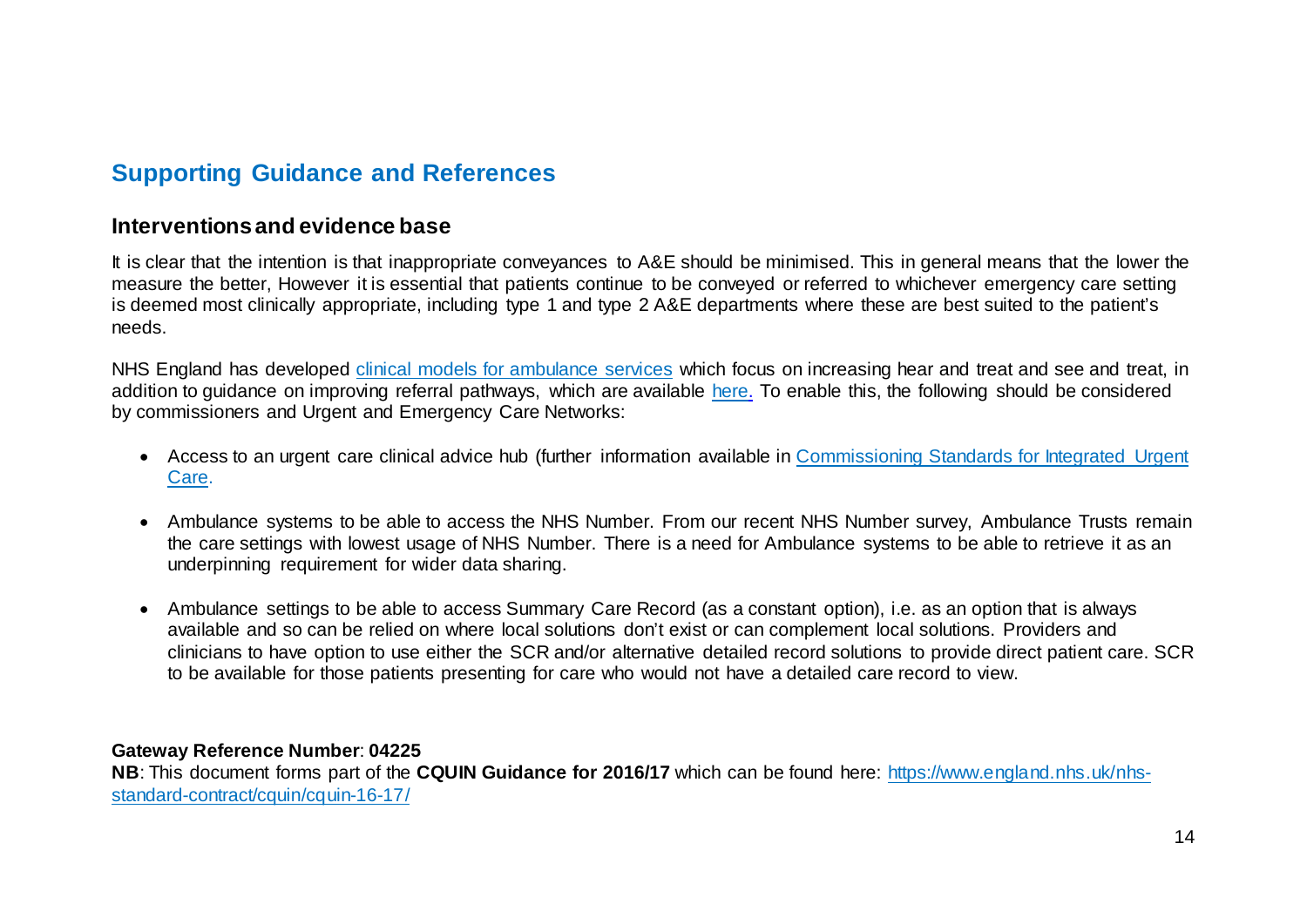- Sharing of discharge summaries across care settings (e.g. acute to community, mental health and not just GP) where these meet the standards set by the Academy of Royal Colleges.
- Use of electronic means for sharing transfers of care (such as discharge, care plans) between care settings.
- Implementation of electronic discharge summaries using Interoperability Toolkit (ITK electronic discharge) specifications
- Implementation of existing interoperability standards for sharing clinical correspondence (ITK clinical correspondence specification).
- Access to advice from primary care, and specialist advice from hospital and community based specialists.
- Development of advanced and/or specialist paramedics including mental health triage specialists.
- Commissioning of new care pathways (e.g. elderly falls, alcohol intoxication) to avoid transportation to hospital.
- Increased mental capacity assessments for those at end of life or with long term conditions so that the person has an advance decision plan which gives them the choice to remain at home with family, rather than be brought to hospital.
- Access to special patient notes/care/crisis plans / advance decisions or directives.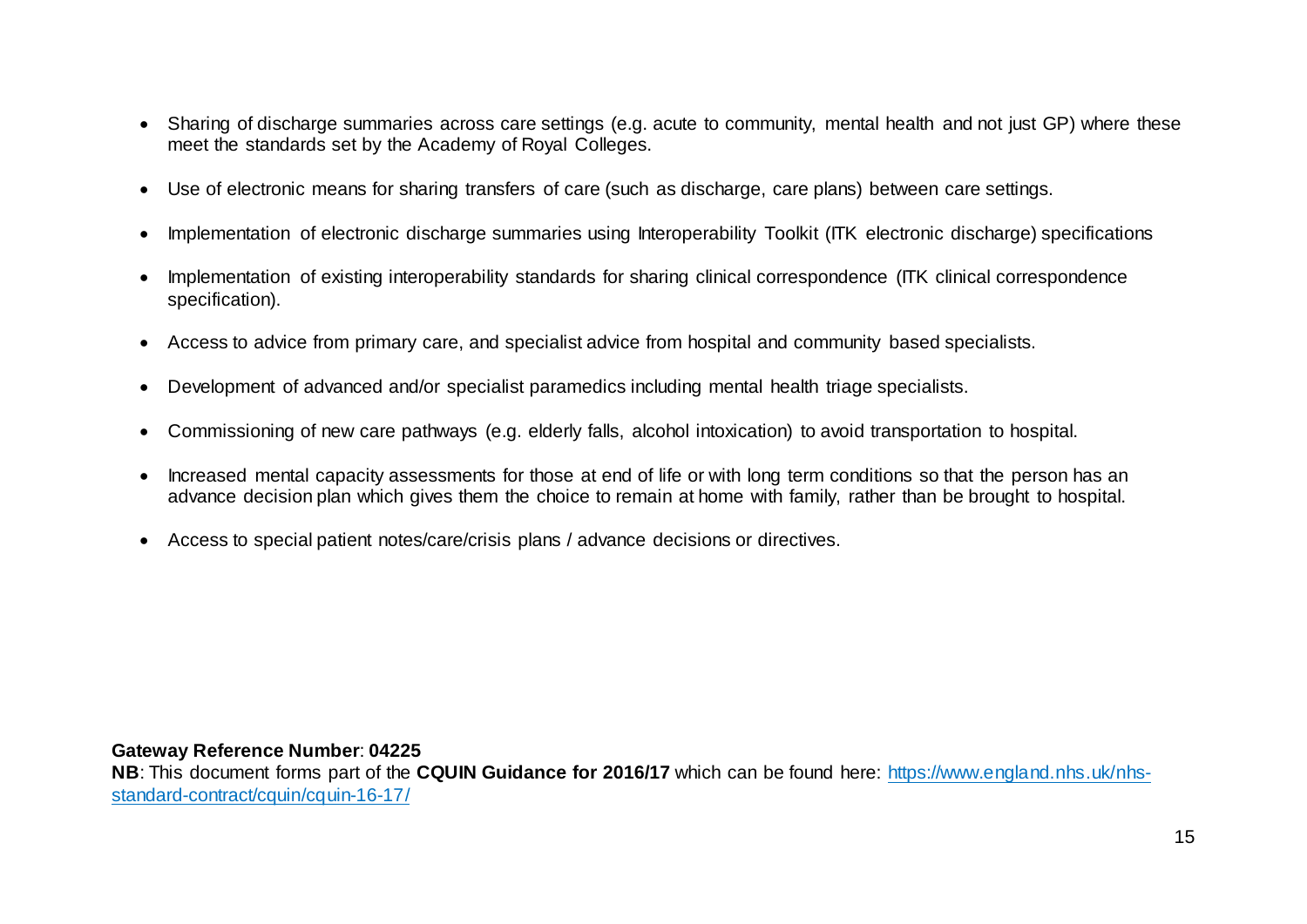## **Recovery Plan indicator**

| <b>Indicator</b>                                                                     |                                                                                                                                                                                                                                                                                                                                                       |  |
|--------------------------------------------------------------------------------------|-------------------------------------------------------------------------------------------------------------------------------------------------------------------------------------------------------------------------------------------------------------------------------------------------------------------------------------------------------|--|
| Indicator name                                                                       | A CQUIN scheme specifically aimed at supporting quality related item/s within the Joint<br>Recovery Plan.                                                                                                                                                                                                                                             |  |
|                                                                                      | Focus upon the Cardiac Arrest AQI items to bring about improvement from the 2015/16<br>performance levels                                                                                                                                                                                                                                             |  |
| <b>Indicator weighting</b><br>(% of CQUIN scheme)<br>available)                      | 0.75%                                                                                                                                                                                                                                                                                                                                                 |  |
| <b>Description of indicator</b>                                                      | To demonstrate improvement in patient outcomes and experience of cardiac arrest, based on<br>improved recording of nature of calls in relation to expected deaths vs viable or unexpected<br>cardiac arrests                                                                                                                                          |  |
| <b>Numerator</b>                                                                     | 1. number of patients with ROSC achieved at scene (minus patients for whom CPR is not<br>prescribed*)<br>2. number of ROSC achieved patients with survival to discharge (in the two comparator groups;<br>Utstein and "all")<br>3. number of cardiac arrest patients where CPR attempted and/or terminated after accessing<br>DNACPR recorded on IBIS |  |
| <b>Denominator</b>                                                                   | 1. Number of patients where resuscitation attempted (minus patients for whom CPR is not<br>prescribed*)<br>2. number of ROSC-achieved patients conveyed to Type 1 ED department                                                                                                                                                                       |  |
| <b>Numerator comments</b><br>8. 8. . <i>. .</i><br>$\sim$ 100 $\mu$ $\sim$ 100 $\mu$ | *The removal of patients from the resuscitation cohort may not affect (or reduce) the number of<br>ROSC's (Utstein and All) as the cohort size will be smaller, but the survival to discharge may<br>improve as the ROSC patients excluding EOLC patients should increase active treatment.<br>n.b.                                                   |  |

**Gateway Reference Number**: **04225**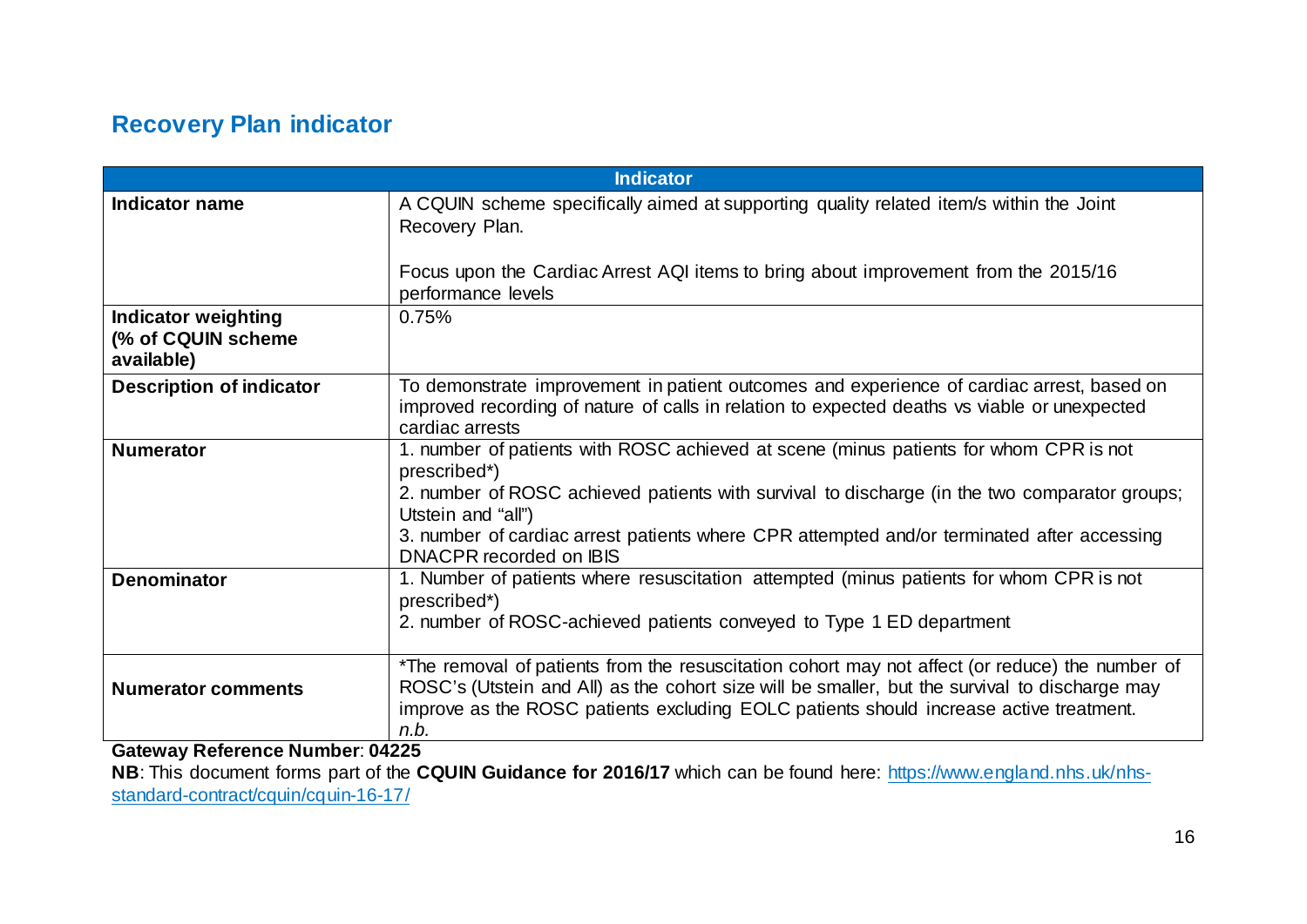|                                                  | <b>Indicator</b>                                                                                                                                                                                                                                                                                                                                                                                                                                                                                                                                                                                                                                                                                                                                                                                  |
|--------------------------------------------------|---------------------------------------------------------------------------------------------------------------------------------------------------------------------------------------------------------------------------------------------------------------------------------------------------------------------------------------------------------------------------------------------------------------------------------------------------------------------------------------------------------------------------------------------------------------------------------------------------------------------------------------------------------------------------------------------------------------------------------------------------------------------------------------------------|
|                                                  | This CQUIN must take into account the cardiac arrest patients being moved into a new<br>group with DNACPR or other advanced directives applied.<br>The improved engagement with acute trusts in relation to survival to discharge<br>information sharing may provide evidence of improvement.                                                                                                                                                                                                                                                                                                                                                                                                                                                                                                     |
| <b>Rationale for inclusion</b>                   | During 2015/16, commissioners had cause to raise a number of performance, quality and safety<br>concerns with SECAmb, via 3 separate Contract Performance Notices. Whilst Remedial Action<br>Plans (RAP) were in place for some of the issues described, and some progress had been made<br>in most of the areas, Commissioners remained concerned about the quantum and pace of<br>change demonstrated by the Trust. Commissioners requested via an exception report that the<br>Trust produce a single recovery plan to address all of the outstanding issues so that they can be<br>more easily tracked and monitored under a single plan and governance structure. The aim of<br>this CQUIN is to support one or more of the quality related items that will be included within this<br>plan. |
| Data source                                      | 1. SECAmb CAD<br>2. Acute Trust survival to discharge data<br>3. IBIS data + CAD data                                                                                                                                                                                                                                                                                                                                                                                                                                                                                                                                                                                                                                                                                                             |
| <b>Frequency of data collection</b>              | Monthly                                                                                                                                                                                                                                                                                                                                                                                                                                                                                                                                                                                                                                                                                                                                                                                           |
| Organisation responsible for                     | Provider                                                                                                                                                                                                                                                                                                                                                                                                                                                                                                                                                                                                                                                                                                                                                                                          |
| data collection                                  | 1. SECAmb for ROSC achieved at scene rates<br>2. Acutes for survival to discharge rates<br>3. SECAmb IBIS system with DNACPR records                                                                                                                                                                                                                                                                                                                                                                                                                                                                                                                                                                                                                                                              |
| <b>Frequency of reporting to</b><br>commissioner | Quarterly                                                                                                                                                                                                                                                                                                                                                                                                                                                                                                                                                                                                                                                                                                                                                                                         |
| <b>Baseline period/date</b>                      | Quarterly performance from 2015/16                                                                                                                                                                                                                                                                                                                                                                                                                                                                                                                                                                                                                                                                                                                                                                |
| <b>Baseline value</b>                            | To be provided from quarterly performance figures for 2015/16                                                                                                                                                                                                                                                                                                                                                                                                                                                                                                                                                                                                                                                                                                                                     |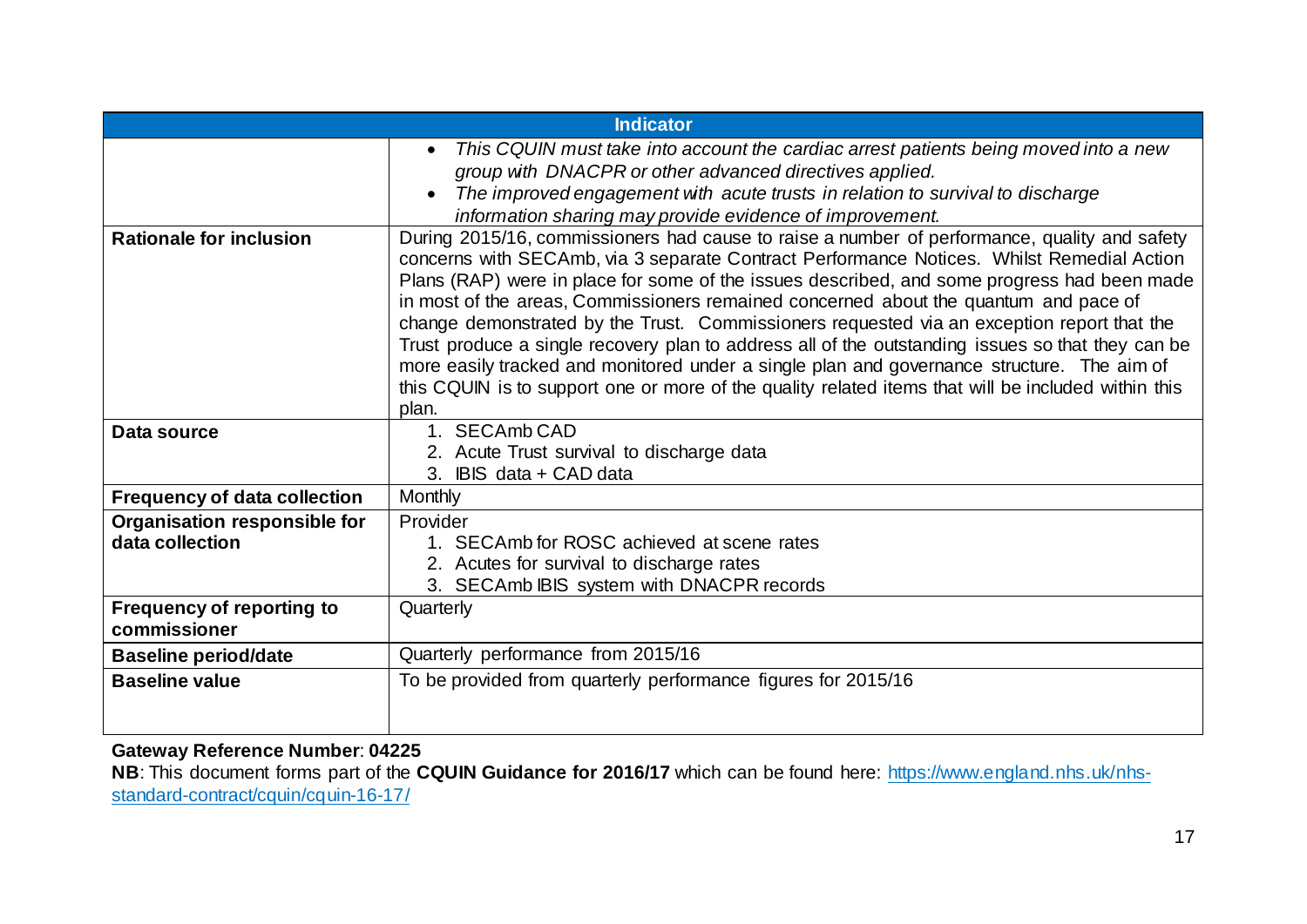| <b>Indicator</b>                                                                                          |                                                                                                                                                                                                                                    |  |  |
|-----------------------------------------------------------------------------------------------------------|------------------------------------------------------------------------------------------------------------------------------------------------------------------------------------------------------------------------------------|--|--|
| Final indicator period/date (on                                                                           | 28 <sup>th</sup> April 2017                                                                                                                                                                                                        |  |  |
| which payment is based)                                                                                   |                                                                                                                                                                                                                                    |  |  |
| <b>Rules for calculation of</b><br>payment due at final indicator<br>period/date (including               | As specified in quarterly plan and with the provider withholding the right, as contractually entitled<br>to re-base the value of the CQUIN at the end of the financial year. Re-basing to be calculated on<br>contractual outturn. |  |  |
| evidence to be supplied to<br>commissioner)                                                               |                                                                                                                                                                                                                                    |  |  |
| Final indicator reporting date                                                                            | 28 <sup>th</sup> April 2017                                                                                                                                                                                                        |  |  |
| Are there rules for any agreed<br>in-year milestones that result<br>in payment?                           | As below                                                                                                                                                                                                                           |  |  |
| Are there any rules for partial<br>achievement of the indicator<br>at the final indicator<br>period/date? | As reasonably agreed with commissioners                                                                                                                                                                                            |  |  |
| <b>EXIT Route</b>                                                                                         | As reasonably agreed with commissioners                                                                                                                                                                                            |  |  |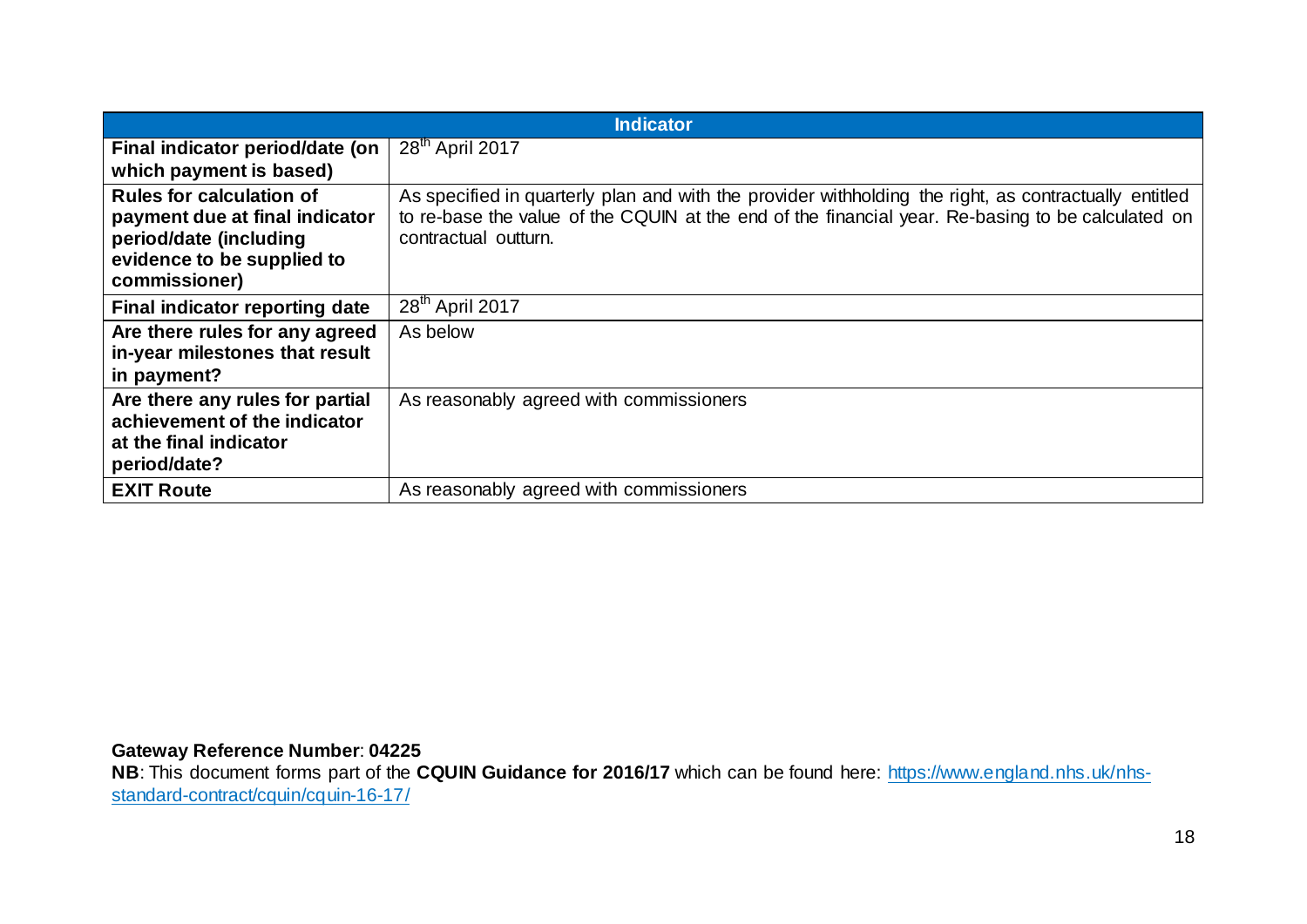## **Milestones**

| <b>Date/period</b><br>milestone relates to | <b>Rules for achievement of milestones</b><br>(including evidence to be supplied to<br>commissioner)                                                                                                                                                                                                                                                                                                                                                                                                                                                                                         | Date milestone to<br>be reported | <b>Milestone weighting (% of CQUIN</b><br>scheme available) |
|--------------------------------------------|----------------------------------------------------------------------------------------------------------------------------------------------------------------------------------------------------------------------------------------------------------------------------------------------------------------------------------------------------------------------------------------------------------------------------------------------------------------------------------------------------------------------------------------------------------------------------------------------|----------------------------------|-------------------------------------------------------------|
| <b>Quarter 1</b>                           | Following submission and joint review of<br>the single Recovery Plan, provider and<br>commissioners to agree:<br>Item(s) within the recovery plan to align<br>this CQUIN Scheme with<br>Measures required for milestone and<br>end of year achievement, including<br>weightings for each quarter<br>Evidence required for milestones and<br>end of year achievement<br>Review of ROSC technical guidance to<br>provide assurance of accuracy of<br>reporting<br>Adaptions/improvements made as<br>required<br>Development of consistent analysis and<br>feedback of cardiac arrest downloads | 29 <sup>th</sup> July 2016       | 10%                                                         |

#### **Gateway Reference Number**: **04225**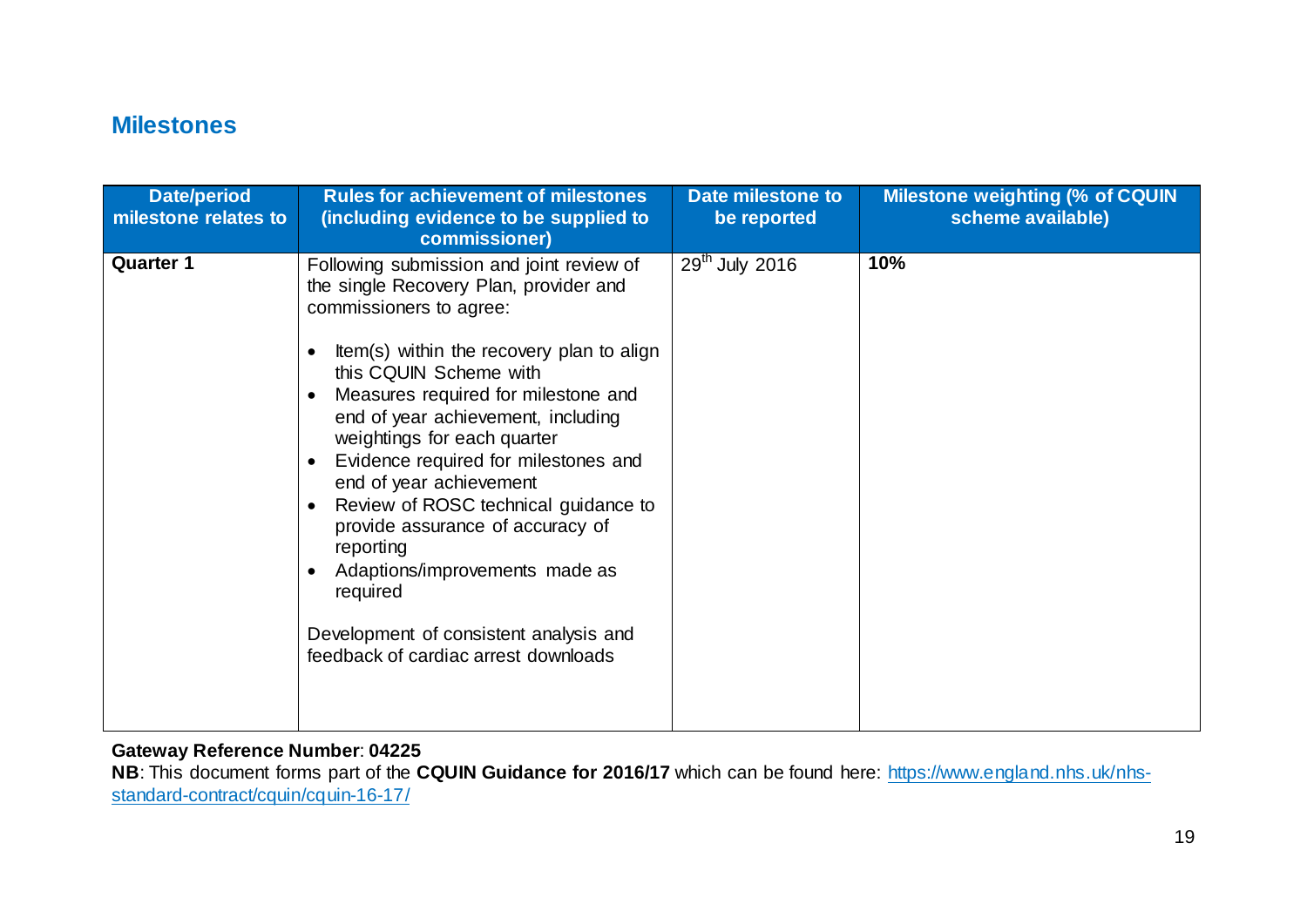| <b>Date/period</b><br>milestone relates to | <b>Rules for achievement of milestones</b><br>(including evidence to be supplied to<br>commissioner)                                                                                                                                                                                                                                                                                                                                                                                                                                                                                                                                                                                                                                                                                                                                                                                                                                                                                                  | Date milestone to<br>be reported | <b>Milestone weighting (% of CQUIN</b><br>scheme available) |
|--------------------------------------------|-------------------------------------------------------------------------------------------------------------------------------------------------------------------------------------------------------------------------------------------------------------------------------------------------------------------------------------------------------------------------------------------------------------------------------------------------------------------------------------------------------------------------------------------------------------------------------------------------------------------------------------------------------------------------------------------------------------------------------------------------------------------------------------------------------------------------------------------------------------------------------------------------------------------------------------------------------------------------------------------------------|----------------------------------|-------------------------------------------------------------|
| <b>Quarter 2</b>                           | Review the quality of data for Red 1<br>$\bullet$<br>cardiac arrests for patients with<br>DNACPR recorded on IBIS<br>Report detailing Red 1s with both an<br>$\bullet$<br><b>IBIS</b> record and a DNACPR<br>Review and agree process for how<br>$\bullet$<br>existence of DNACPR on IBIS is<br>communicated to attending crews and<br>agree baseline for measurement of<br>improvement<br>Initiate audit of survival to discharge<br>$\bullet$<br>data from Acutes' to identify gaps in<br>provision (engagement with<br><b>Resuscitation Officers to track</b><br>individual patients through secondary<br>care)<br>Encourage providers (GPs, hospices<br>$\bullet$<br>and acute trust) to optimise use of IBIS<br>for sharing DNACPR (and other EOLC<br>information) with reminders of process.<br>Define Pit-Stop (or equivalent) process<br>$\bullet$<br>- consider training requirements) i.e.<br>$CTLs/CCPs)$ – agree with<br>commissioners milestones for Q3 and<br>Q4 training and roll out. | 31 <sup>st</sup> October 2016    | 40%                                                         |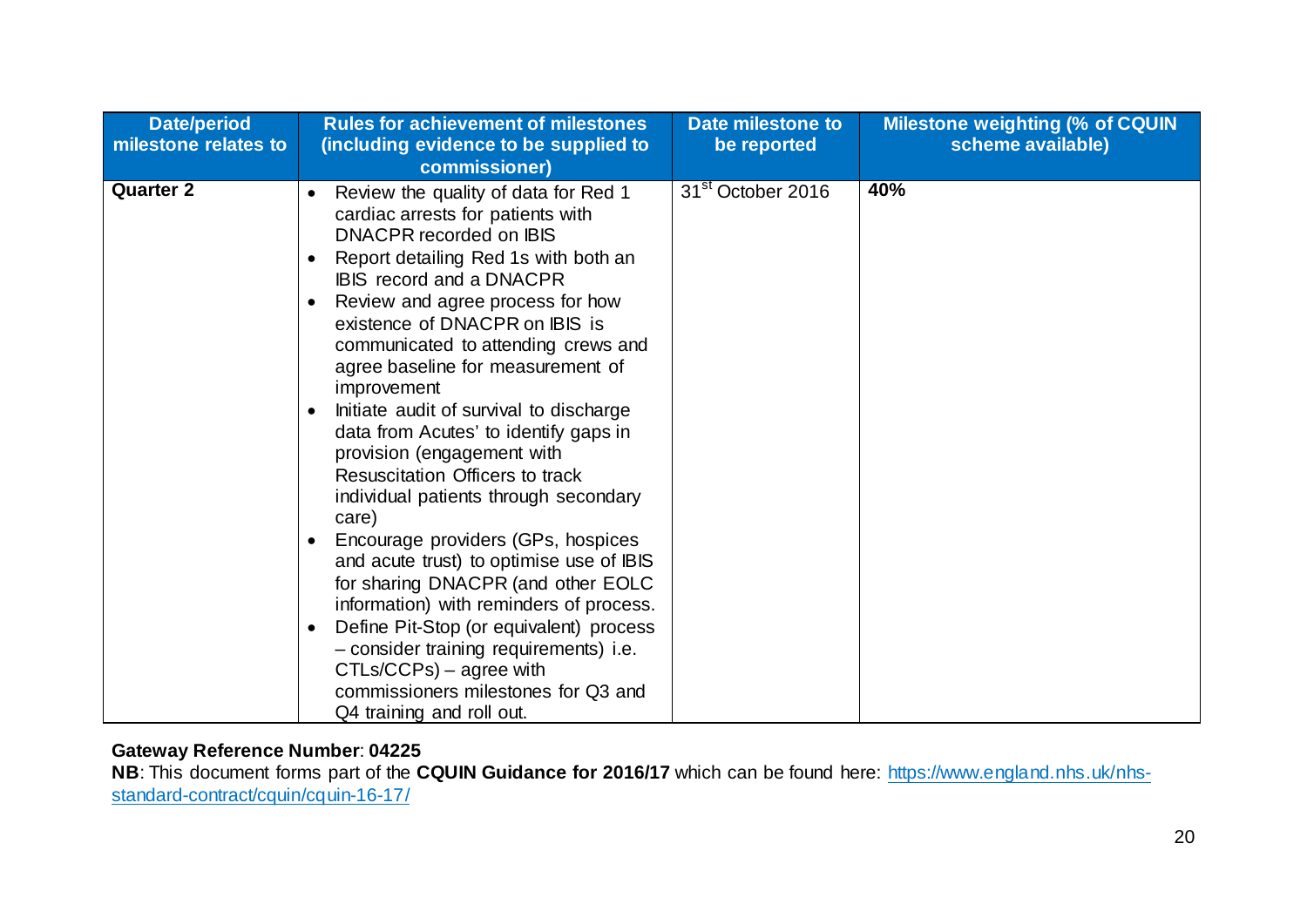| <b>Date/period</b><br>milestone relates to | <b>Rules for achievement of milestones</b><br>(including evidence to be supplied to<br>commissioner)                                                                                                                                                                                                                                                                                                                                                                                                                                                                                                                                                                                                                                                            | Date milestone to<br>be reported | <b>Milestone weighting (% of CQUIN</b><br>scheme available) |
|--------------------------------------------|-----------------------------------------------------------------------------------------------------------------------------------------------------------------------------------------------------------------------------------------------------------------------------------------------------------------------------------------------------------------------------------------------------------------------------------------------------------------------------------------------------------------------------------------------------------------------------------------------------------------------------------------------------------------------------------------------------------------------------------------------------------------|----------------------------------|-------------------------------------------------------------|
|                                            | Continue the use of Download Analysis<br>to feedback to staff performance of their<br>resuscitation attempts (supply number<br>of downloads analysed)                                                                                                                                                                                                                                                                                                                                                                                                                                                                                                                                                                                                           |                                  |                                                             |
| <b>Quarter 3</b>                           | Development of cardiac arrest<br>optimisation/strategy.<br>Introduce 'Pit stop' CPR process (or<br>equivalent scene management system) to<br>ensure the appropriate number and skill<br>set of resources sent to Red 1 cardiac<br>arrest calls, achieved through:<br>Pit-Stop training of CCPs/CTLs<br>$\bullet$<br>according to agreed numbers in Q2<br>Delivery of audit of number of survival<br>to discharge examples elicited from<br>improved data capture (engagement<br>with acute trusts). (from Q2)<br>Audit of resources used at scene<br>$\bullet$<br>Lessons identified and assessed for<br>$\bullet$<br>impact of safety and quality<br>Use of CFRs as part of the arrest team<br>$\bullet$<br>Continue the use of Download Analysis<br>$\bullet$ | 31 <sup>st</sup> Jan 2017        | .40%                                                        |